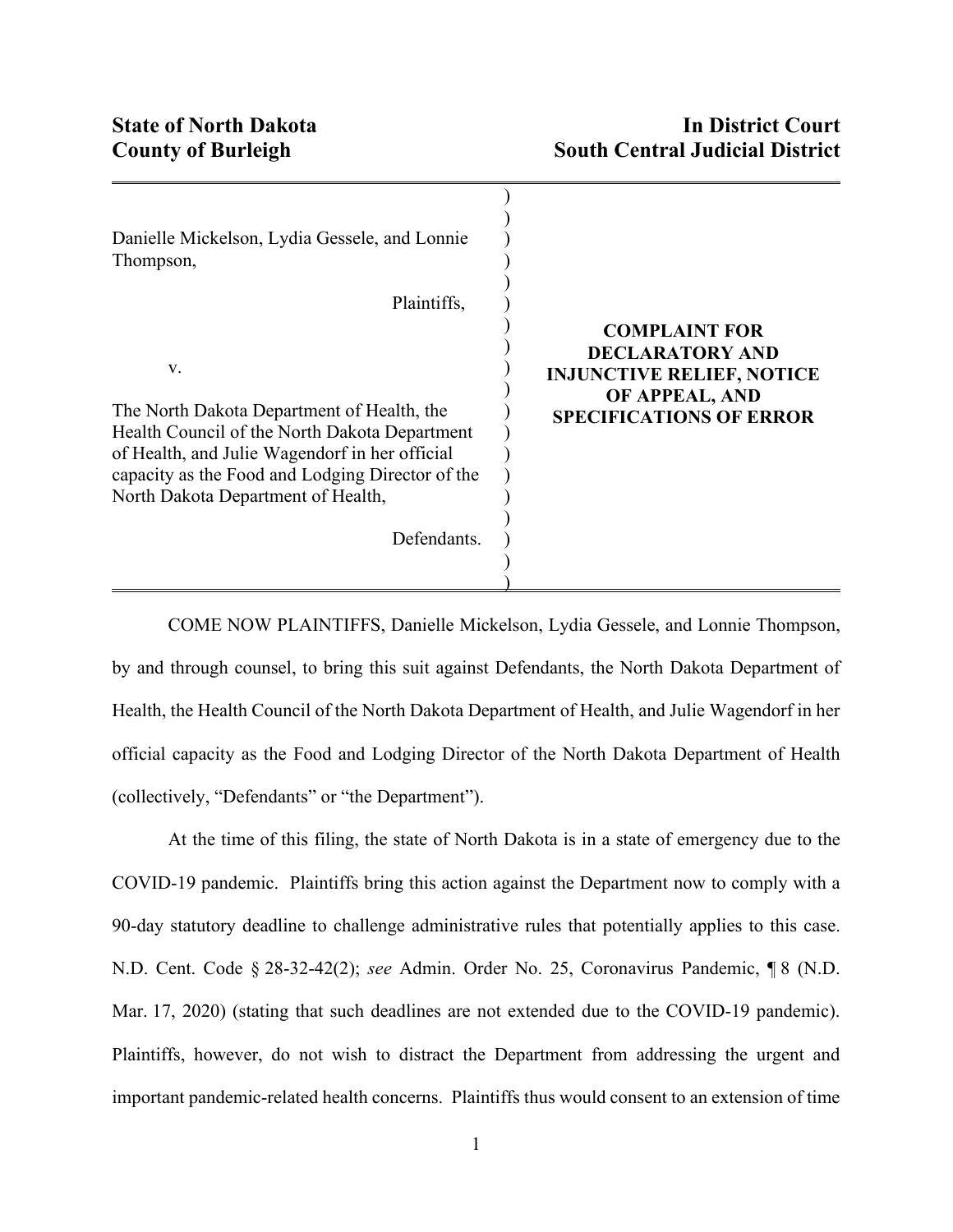for the Department to respond to this Complaint and have also reached out to the State Attorney General's office regarding the possibility of a joint motion to stay the proceedings.

### **INTRODUCTION**

 $\lceil \P 1 \rceil$ Plaintiffs bring this suit to protect their ability to continue selling homemade foods to their eager customers. The North Dakota Legislature passed a law in 2017 allowing for North Dakotans to sell almost any homemade food directly to consumers. Since then, Plaintiffs and others have been selling homemade foods, like soups, hot meals, and canned vegetables, to support their families and farms. The Department, however, has now passed administrative rules that directly conflict with the 2017 law by banning the sale of many homemade foods, including those sold by Plaintiffs. As a result, the rules threaten Plaintiffs' livelihood and the livelihood of hundreds of others across the state. Plaintiffs request that this Court declare that these rules are invalid, or in the alternative, unconstitutional.

In 2017, the Legislature passed the Cottage Food Act ("Act"), codified at N.D.  $\lceil \P2 \rceil$ Cent. Code §§ 23-09.5-01 to -02. The Act was intended to allow North Dakotans to sell all home-prepared foods, meals, and drinks ("cottage food products") directly to consumers, with the exception of non-poultry meats. The Department, however, repeatedly tried to persuade the Legislature to restrict which foods could be sold. When the Legislature refused, the Department adopted administrative rules that ban many cottage foods, including most foods requiring refrigeration, all poultry products (except raw poultry and some eggs), and many canned foods. *See* N.D. Admin. Code § 33-33-10-02(1)-(3).

 $\lceil \P 3 \rceil$ The rules went into effect on January 1, 2020. In adopting rules that conflicted with the Act and the Legislature's intent, the Department exceeded its authority. This Court should declare these rules invalid.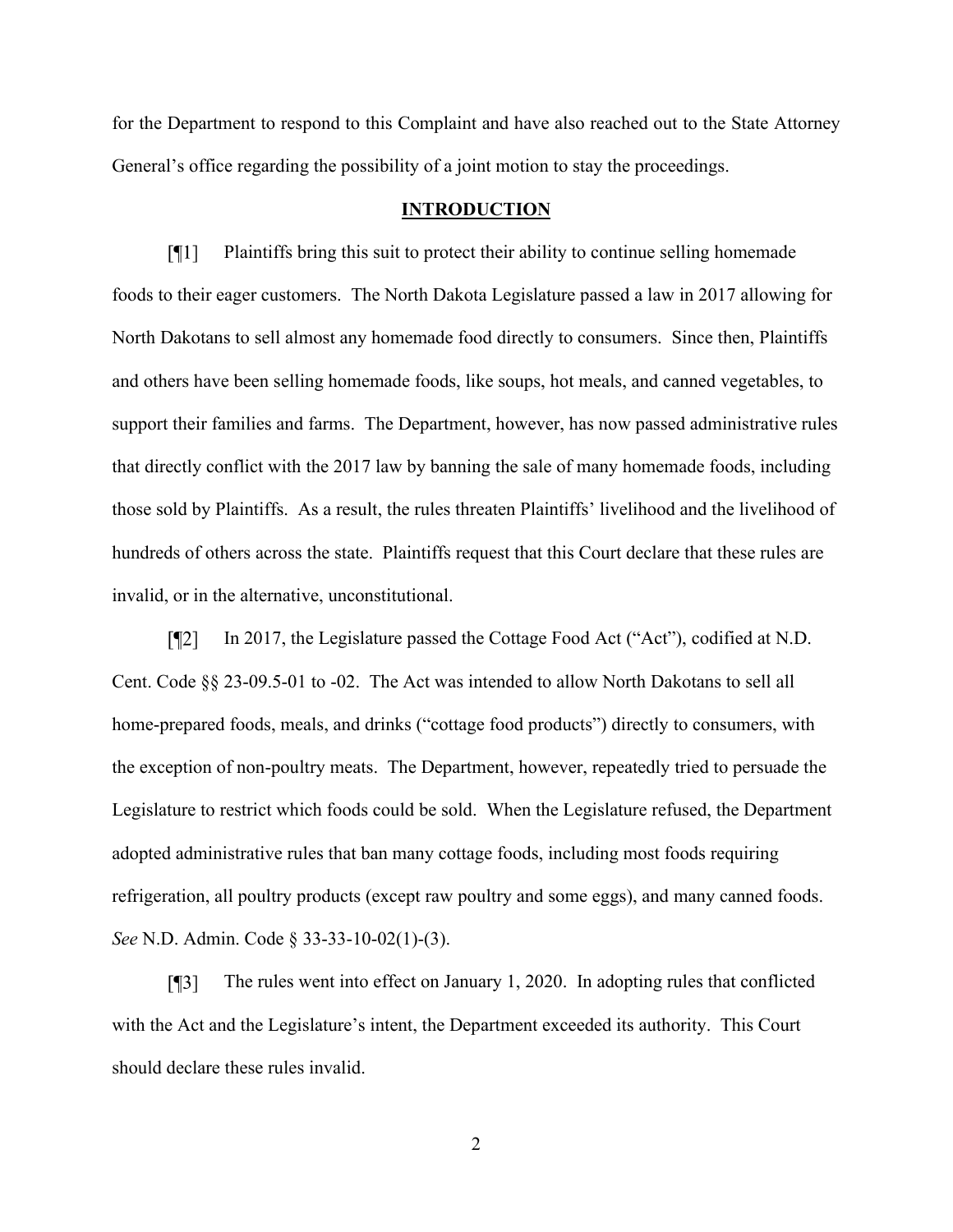$\sqrt{41}$ Additionally, the rules violate the North Dakota Constitution's guarantee of Equal Protection by treating people who are alike in all relevant aspects differently. The rules arbitrarily ban homemade food producers from selling three types of foods, even though these foods are just as safe as—if not safer than—the permitted foods. First, the rules allow the sale of some perishable foods, but not others. For example, the rules allow a home baker to sell cheesecake, but ban a home pizza maker from selling cheese pizza. Second, the rules ban all poultry products except raw poultry. This allows a poultry farmer to sell raw and uninspected poultry, while banning a home cook from selling chicken noodle soup. Third, the rules ban the sale of many canned vegetables, preventing a vegetable farmer from even selling home-canned radishes. These distinctions are irrational and unconstitutional.

 $\sqrt{5}$ Finally, the Department's rules violate the Equal Protection guarantee in another way: through a charitable exemption. Although the Department bans the sale of most homemade perishable foods and poultry products and all low-acid canned goods, it exempts homemade food producers from these rules as long as they are selling at a charitable or "public spirited" event. This exemption allows a home cook to sell chicken noodle soup to support charity, but a home cook cannot sell the same chicken noodle soup to support her family. This disparate treatment is not only unfair, but also unconstitutional.

Accordingly, Plaintiffs request that the Court declare that the Department's rules  $\lceil \mathsf{M}6 \rceil$ conflict with the Act and are thus beyond the scope of the Department's authority to adopt. Alternatively, this Court should declare that the rules are unconstitutional under the Equal Protection guarantee of Article I, Sections 21 and 22 of the North Dakota Constitution.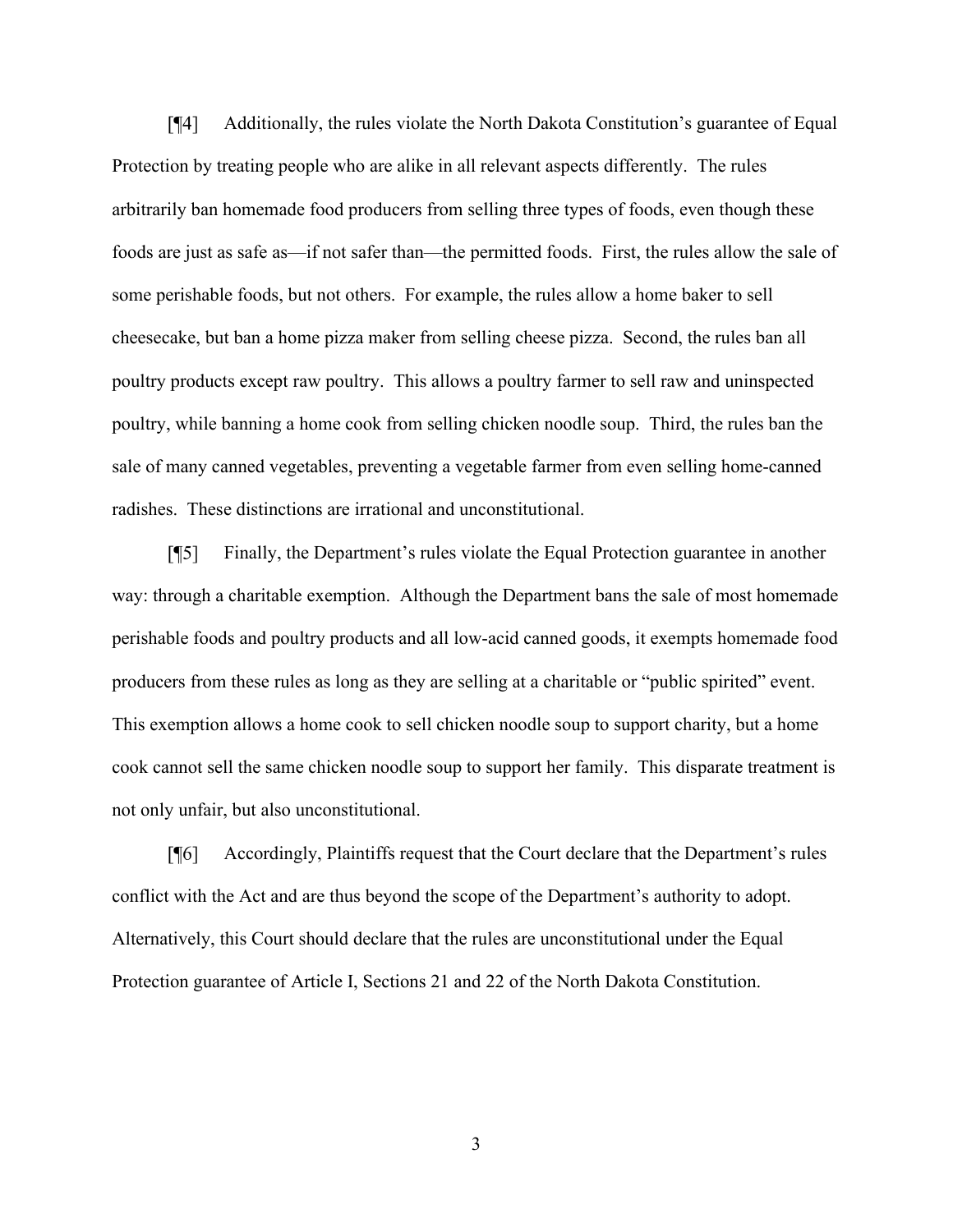### **JURISDICTION**

 $\sqrt{97}$ Plaintiffs bring this lawsuit pursuant to the North Dakota Declaratory Judgment Act. *See* N.D. Cent. Code § 32-23-01. Plaintiffs seek a declaration that the Department's rules, specifically, N.D. Admin. Code § 33-33-10-02(1)-(3), exceed the agency's authority or violate the Equal Protection guarantee of Article I, Sections 21 and 22 of the North Dakota Constitution.<sup>[1](#page-3-0)</sup> Plaintiffs also seek injunctive relief to protect themselves from the enforcement of the Department's rules. *See* N.D. Cent. Code §§ 32-06-01, 32-06-02. This Court has original jurisdiction to decide this case pursuant to N.D. Cent. Code  $\S 27-05-06(1)-(3)$ .

In the alternative, and only if the Court deems it necessary, the Court may  $\sqrt{8}$ construe this action as a notice of appeal and specifications or error regarding the Department's rulemaking pursuant to the Administrative Agencies Practice Act, N.D. Cent. Code § 28-32-42.[2](#page-3-1) If so, Plaintiffs request that the Court declare invalid the Department's rules at N.D. Admin. Code § 33-33-10-02(1)-(3) because they exceed the agency's authority and violate the Equal Protection guarantee of Article I, Sections 21 and 22 of the North Dakota Constitution. *See* N.D. Cent. Code § 28-32-47(b)-(d). Plaintiffs also seek a stay and injunctive relief to protect themselves from the enforcement of the Department's rules. *See* N.D. Cent. Code § 28-32-48;

<span id="page-3-0"></span><sup>&</sup>lt;sup>1</sup> Plaintiffs challenge N.D. Admin. Code  $\S 33-33-10-02(1)$  only to the extent that it bans poultry products that are not uninspected raw poultry or shell eggs. Plaintiffs do not challenge the rule's prohibition against "[m]eat, wild game, fish, seafood, or shellfish, or products containing such items." N.D. Admin. Code § 33-33-10-02(1).

<span id="page-3-1"></span> $2$  The right to exercise an administrative appeal of an agency's rulemaking is optional. *See* N.D. Cent. Code § 28-32-42(2) ("Any interested person who has participated in the rulemaking process of an administrative agency *may* appeal the agency's rulemaking action." (emphasis added)). Here, Plaintiffs maintain that right but assert that this action is properly brought as an original proceeding under the North Dakota Declaratory Judgment Act because, among other reasons, all of Plaintiffs are injured by the challenged rules, but only one would have the right to be an appellant in an administrative appeal because only one participated in the rulemaking process. Moreover, all Plaintiffs prefer to bring this action as an original proceeding.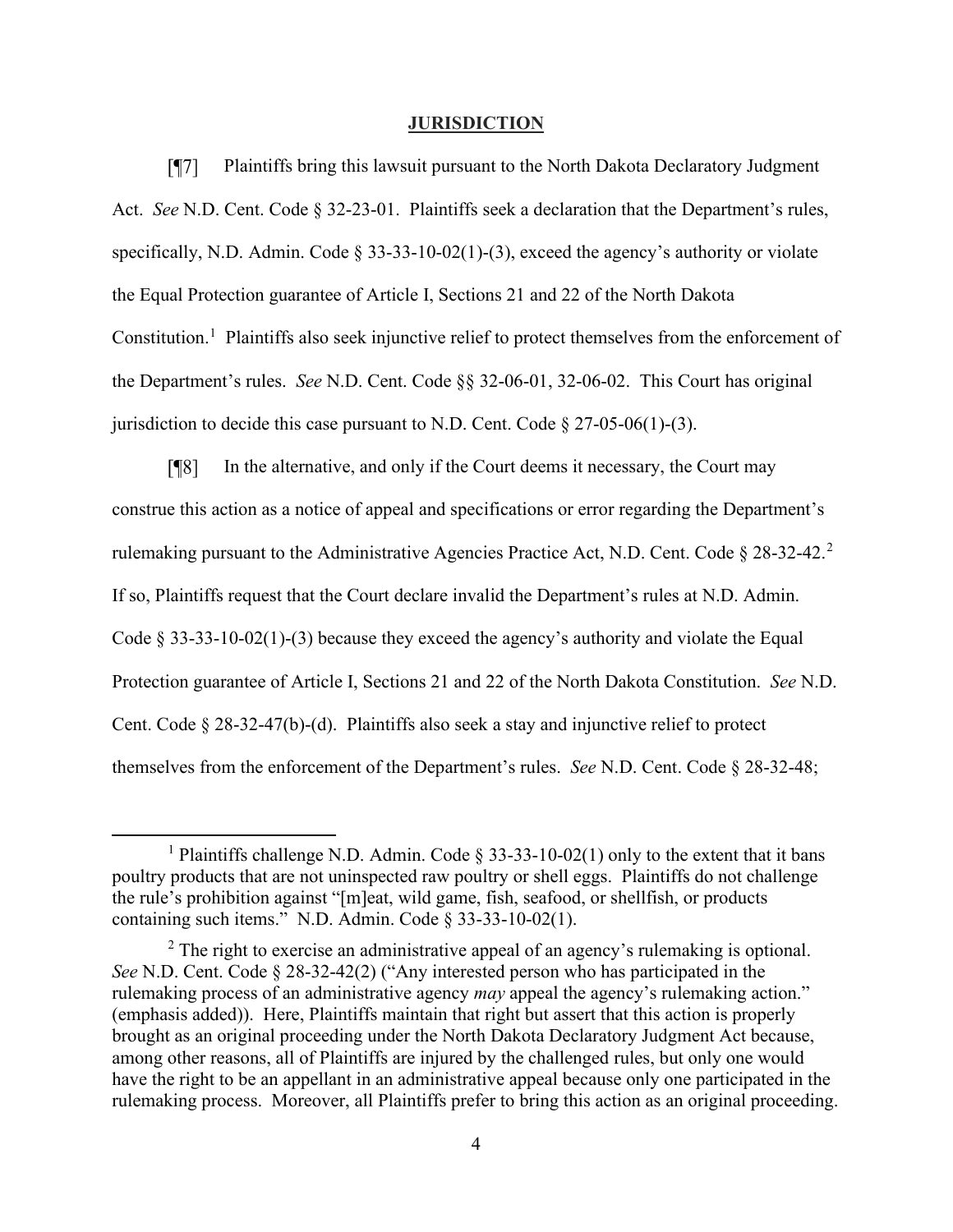*see also* N.D. Cent. Code §§ 32-06-01, 32-06-02. The Court has appellate jurisdiction over an administrative appeal under N.D. Cent. Code §§ 27-05-06(4) and 28-32-42(2), (3)(b).

# **VENUE**

 $[9]$ Venue lies in this Court under N.D. Cent. Code § 28-04-05 because all Defendants' official places of business are located in Burleigh County, North Dakota. Alternatively, if this Court construes this action as an administrative appeal, venue lies in this Court under N.D. Cent. Code § 28-32-42(3)(b).

## **THE PARTIES**

Plaintiff Danielle Mickelson is a U.S. citizen, mother of six, and a resident of Rolette County, North Dakota, where she owns and operates a farm and a farmers market. Danielle had been selling homemade vegetable soups that are now banned under the Department's rules.

Plaintiff Lydia Gessele is a U.S. citizen, single mother of three children, and resident of Wells County, North Dakota, where she raises livestock. Lydia has sold homemade food for years and wishes to start selling homemade chicken noodle soup, lasagna, and other hot meals, but she is banned from doing so because of the Department's rules.

[¶12] Plaintiff Lonnie Thompson is a U.S. citizen, father of three, and a resident of Morton County, North Dakota, where he owns and operates a small homemade food business with his wife, who has a serious seizure disorder and cannot work outside of their home. Since 2018, Lonnie sold homemade canned foods that are now banned under the Department's rules. During the rulemaking process, Lonnie orally testified before the Department opposing the challenged rules.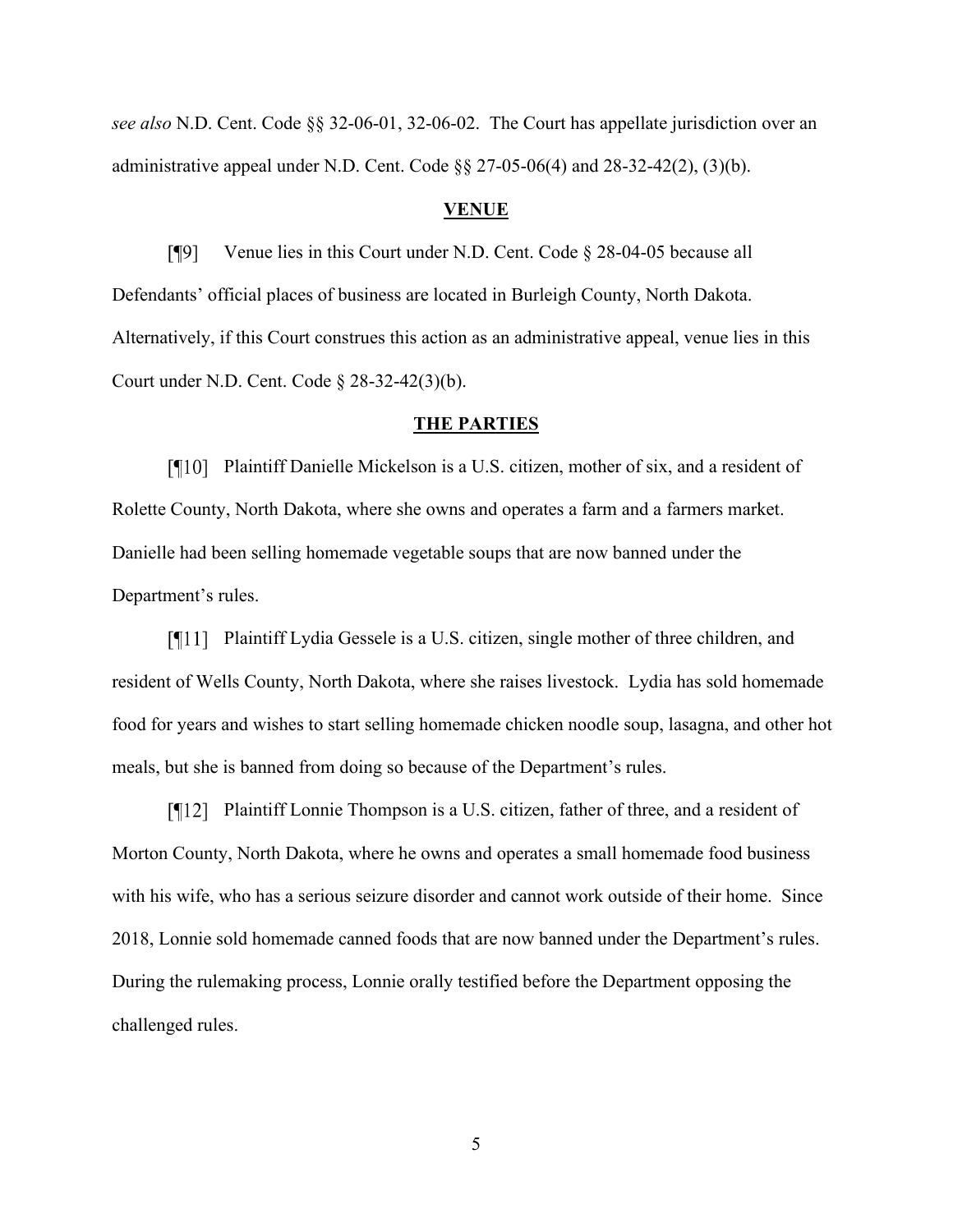Defendant North Dakota Health Department is the governmental department of the State of North Dakota that adopted the challenged cottage food rules at N.D. Admin. Code  $§$  33-33-10(1)-(3) and is in charge of enforcing them.

Defendant Health Council of the North Dakota Department of Health is the Department's governing and advisory board. *See* N.D. Cent. Code § 23-01-03(3). The Health Council approved the challenged cottage food rules.

 $\lceil \cdot \cdot \rceil$  Julie Wagendorf is the Food and Lodging Director of the North Dakota Department of Health. The Division enforces the rules regarding the retail sale of food in North Dakota, including the cottage food rules. Ms. Wagendorf has the duty, power, and ability to ensure those rules are consistent with, and enforced in a manner consistent with, the North Dakota Constitution and state law. Ms. Wagendorf also led the drafting, proposal, and adoption of the challenged rules. Ms. Wagendorf is sued in her official capacity.

## **STATEMENT OF FACTS**

#### *The Legislature passed the Act to allow the sale of almost all cottage food.*

[¶16] In 2017, the North Dakota Legislature passed the Cottage Food Act ("Act"), codified at N.D. Cent. Code §§ 23-09.5-01 to -02.

[¶17] Before the Act was passed, North Dakotans' freedom to sell cottage food was severely restricted. State law allowed North Dakotans to sell cottage food only at farmers markets, and counties were free to adopt their own stricter rules for these sales.

Many North Dakotans wanted more freedom to buy and sell cottage foods. In addition, the national trend was—and still is—to allow greater freedom to sell these foods. In response, the North Dakota Legislature passed the Act.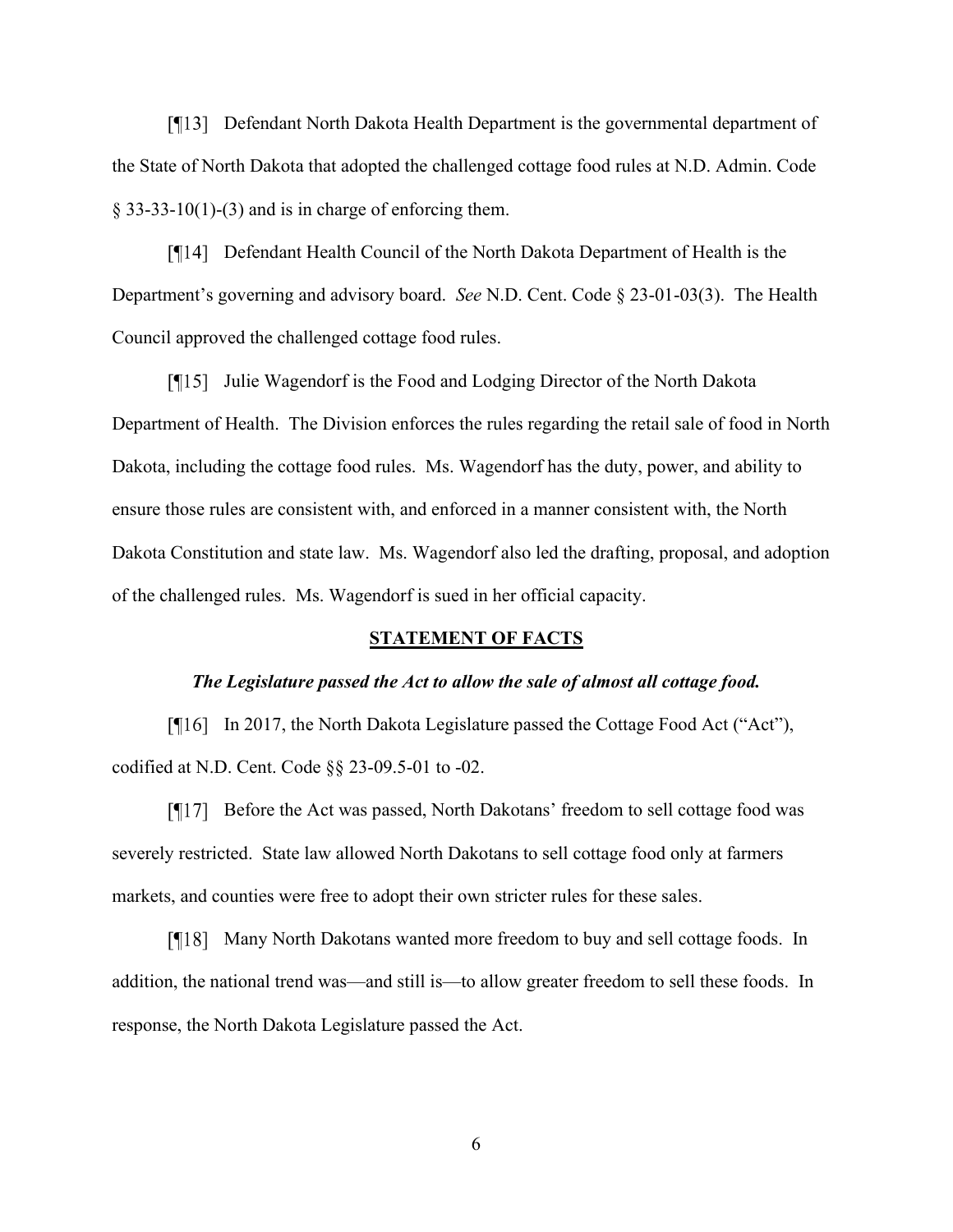The Act created a broad exemption from the state's food licensing laws and rules. Without this exemption, persons preparing food for sale would have to abide by hundreds of pages of rules and would be required to prepare food in a licensed commercial kitchen. But the Act allowed people to prepare food for sale in their home kitchen without having to abide by these requirements.

The Act allows the sale of almost all "[c]ottage food products." N.D. Cent. Code § 23-09.5-01(2). The Legislature defines "cottage food products" as "baked goods, jams, jellies, *and other food and drink products* produced by a cottage food operator." *Id.* (emphasis added). The Act defines a cottage food operator as "an individual who produces or packages cottage food products in a kitchen designed and intended for use by the residents of a private home." N.D. Cent. Code § 23-09.5-01(1).

[¶21] "Cottage food products" includes foods containing chicken or other poultry. The Act allows the sale of "products made from poultry," as long as the cottage food operator slaughters no more than one thousand birds per year, does not buy or sell poultry products other than their home-raised poultry products, and the poultry is not adulterated or misbranded. N.D. Cent. Code § 23-09.5-02(3)(d).

 $[T22]$  The only cottage foods that the Act excludes are those involving other meat products, such as beef, pork, seafood, and poultry not meeting the Act's requirements. N.D. Cent. Code § 23-09.5-02(3)(c).

Cottage food operators may sell their foods as long as they sell directly to consumers and the consumer is informed that the product is homemade and not inspected. N.D. Cent. Code § 23-09.5-02(5), (8).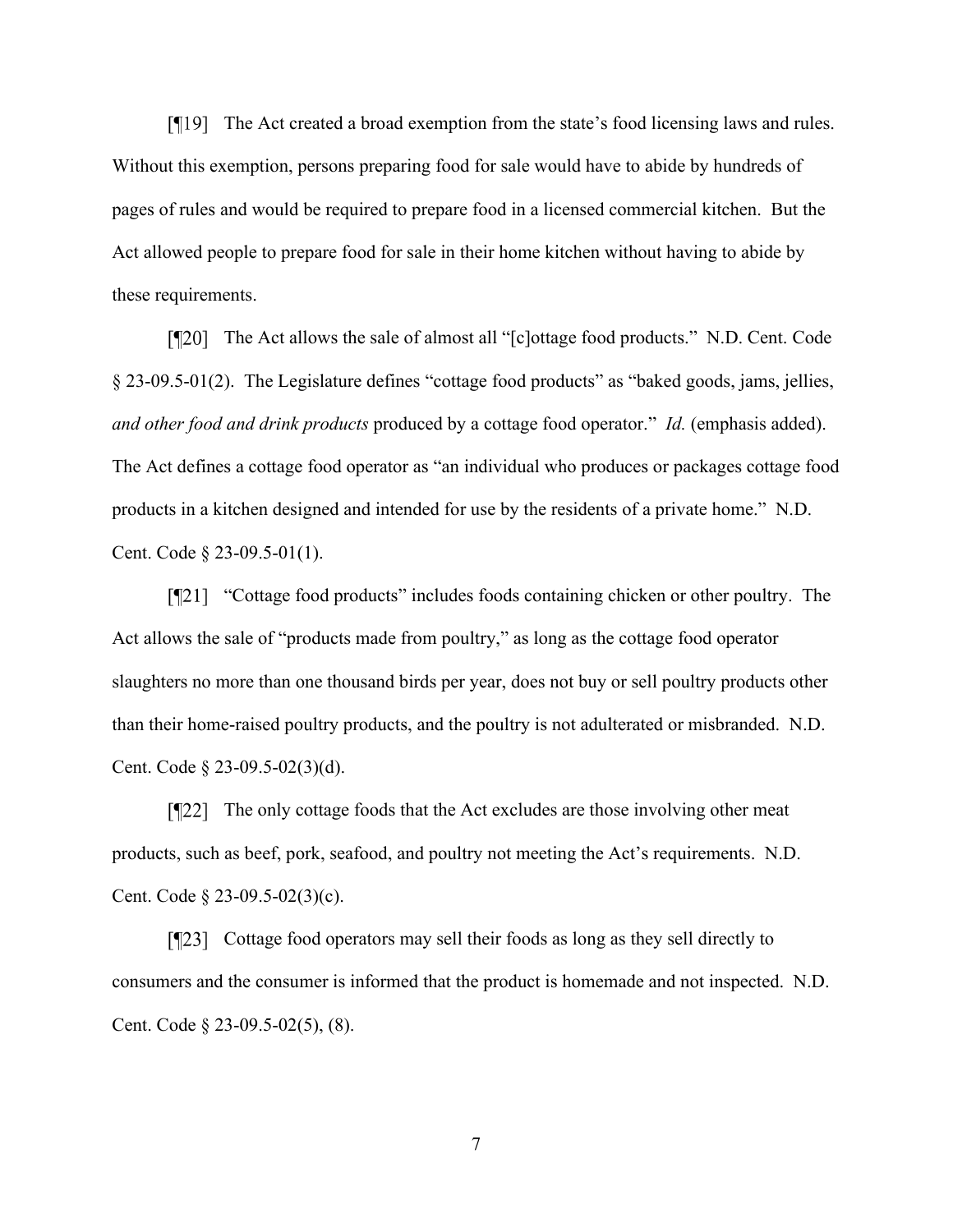[¶24] The Act prohibits a state agency from imposing additional requirements on cottage food producers, like requiring them to obtain licenses, undergo inspections, or use specific labels. N.D. Cent. Code § 23-09.5-02(1). The Act does not authorize the Department to further refine the list of permitted cottage foods. Rather, the Act allows the Department to provide "assistance, consultation, or inspection, upon request, of a producer." *Id.*

[¶25] The Legislature modeled the Act after Wyoming's Food Freedom Law, passed in 2015. Like North Dakota's Act, Wyoming's law allows the sale of almost any homemade food or drink. *See* Wyo. Stat. 1977 § 11-49-103.[3](#page-7-0)

Representative Luke Simons, the sponsor of HB 1433—the bill that was codified as the Act—stated that the purpose of the bill was to allow people the freedom to buy and sell homemade meals and other foods. When he introduced the bill to the Legislature, Representative Simons stated, "Do we not find it sad that in a free country you cannot sell a bowl of chicken noodle soup?"

[¶27] Representative Simons also said the bill was "about liberty and freedom to choose" and that it was time for government to step back and "[l]et supply and demand work its magic."

[¶28] The Act has been very successful. Since its passage in August 2017, it has created hundreds of small homemade food businesses, which include Plaintiffs' small businesses. There have been no reports of any problems with food sold under the Act.

<span id="page-7-0"></span><sup>&</sup>lt;sup>3</sup> Previously, Wyoming's law allowed sales only directly to consumers. In March 2020, Wyoming expanded its law to allow sales of some homemade foods to retail shops and grocery stores. H.B. 0084, 65 Leg., 2020 Budget Sess. (Wyo. 2020).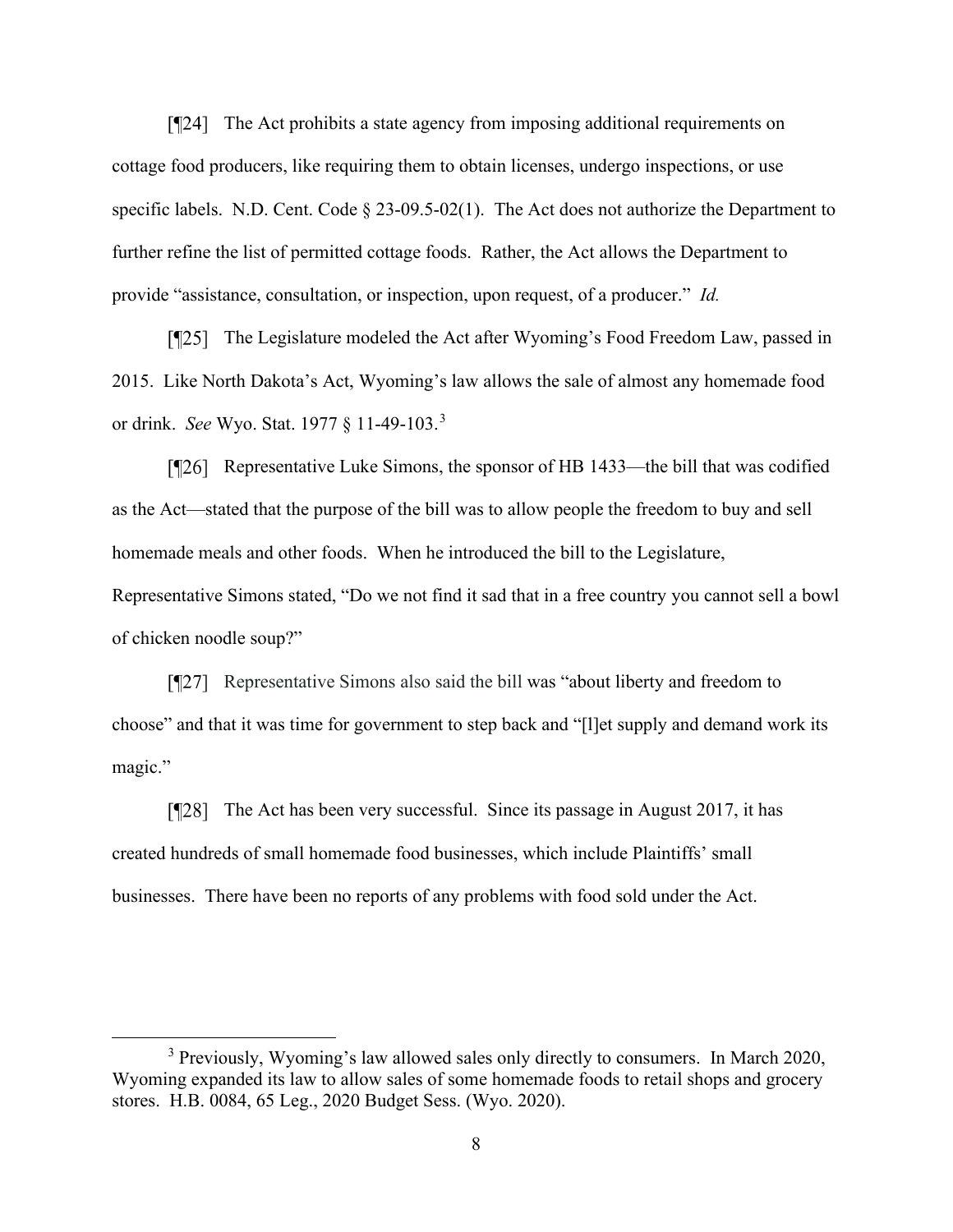# *The Department opposes the sale of many cottage food products.*

The Department, however, wanted to restrict the types of cottage food products that North Dakotans could buy and sell.

While the Legislature was considering HB 1433, the Department asked the Legislature to restrict what cottage food products could be sold under the bill. Specifically, the Department asked the Legislature to amend the bill to allow the sale of only shelf-stable foods and a few other foods. The Department wanted to ban the sale of cottage foods requiring refrigeration or freezing ("perishable" food), except for baked goods and a few other narrow exceptions. The Department also wanted to ban the sale of certain types of canned food, known as "low-acid" canned foods. Low-acid canned foods lack acidity (in contrast to jams and pickles) and include many canned vegetables. The Legislature rejected these proposed amendments.

After the Act passed, the Department continued to try to restrict which cottage food products could be sold. A few months after the Act passed, the Department proposed rules that were similar to its proposed amendments to the Legislature and would have banned the sale of almost all perishable foods and low-acid canned foods. 2018 N.D. Reg. Text 483603 (Feb. 21, 2018) (proposed rules) (attached hereto as Exhibit A).

After the rules were proposed, the undersigned law firm wrote the Department a letter stating that the proposed rules would conflict with the Act's clear text and legislative intent and that the rules would thus be invalid. In response, the Department withdrew the proposal.

Still determined to ban certain cottage food products, the Department returned to the Legislature. In January of 2019, the Department worked with five legislators to introduce a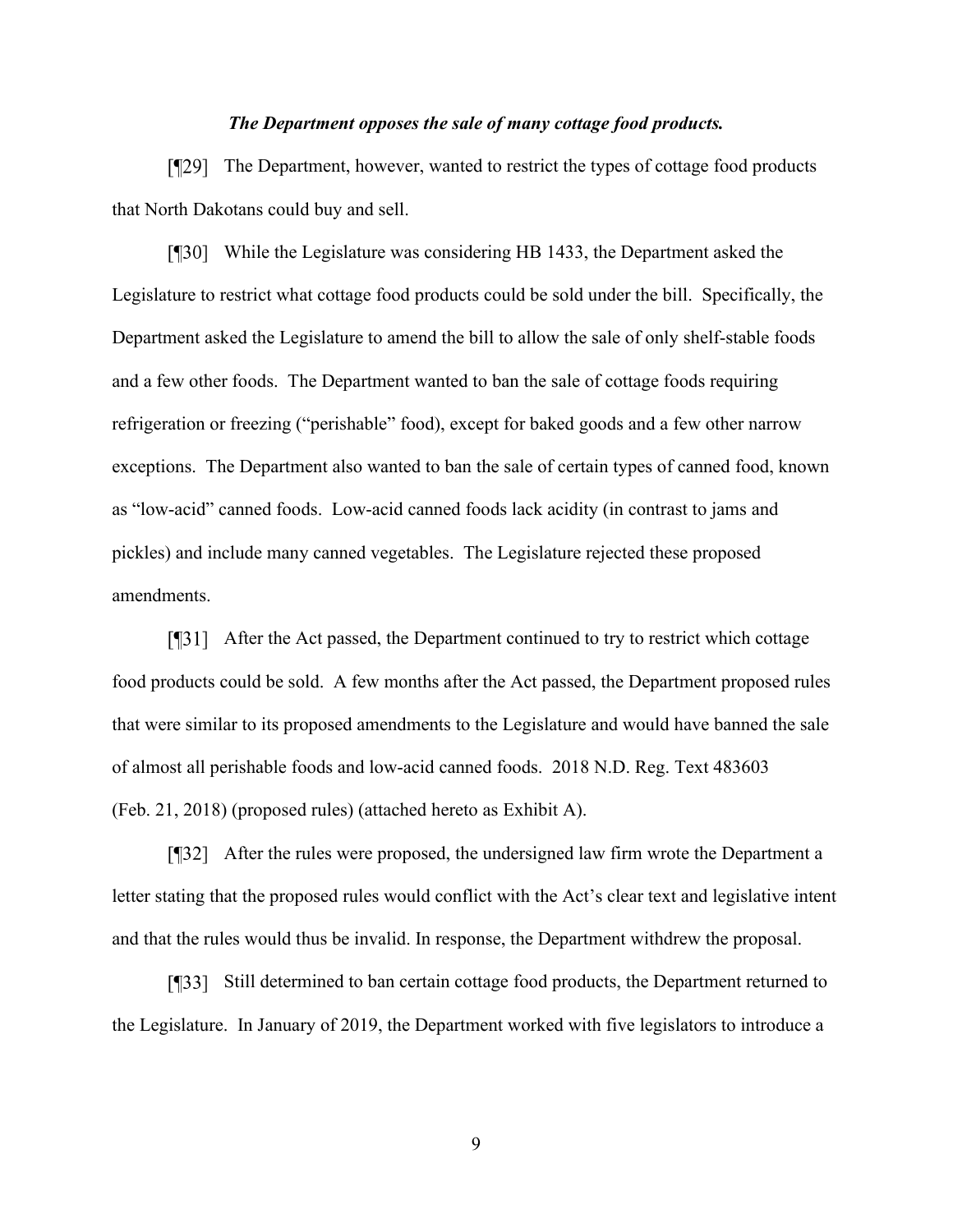new bill that would amend the Act—SB 2269. The new bill had bans on the sale of cottage foods virtually identical to those in the Department's withdrawn proposed rules.

[¶34] SB 2269 failed to pass in April 2019.

# *The Department bans many cottage food products.*

In December 2019, the Department enacted rules that are almost identical to the restrictions in the Department's withdrawn February 2018 proposal and the failed SB 2269.

Under the rules, the Department bans the sale of almost all perishable cottage food products and the sale of low-acid home-canned foods.

The Department's rules ban the sale of almost all perishable cottage food products, with only three exceptions: (1) "[b]aked goods," including "custard pies," "cheesecakes," and "pastries with . . . fillings"; (2) "[h]ome-processed fresh cut fruits and vegetables that are dehydrated or freeze dried" or "that are blanched and frozen"; and (3) "[u]ninspected raw poultry," subject to certain restrictions. N.D. Admin. Code § 33-33-10-02(1), (3); *see id.* at § 33-33-10-01 (defining key terms).

Any perishable cottage food product that does not meet one of these narrow exceptions is prohibited. Thus, the sale of perishable meals and drinks, including soups, pizza, and lasagna, are banned under the rules. N.D. Admin. Code § 33-33-10-02(3). Similarly, the rules ban the sale of all food products made from poultry, including chicken noodle soup. N.D. Admin. Code § 33-33-10-02(1), (3).

The rules also severely restrict which home-canned foods can be sold. The rules allow the sale of only home-canned cottage food products that are "high acid" or "acidified," like jams, jellies, and pickles. N.D. Admin. Code § 33-33-10-02(2); *see* N.D. Admin. Code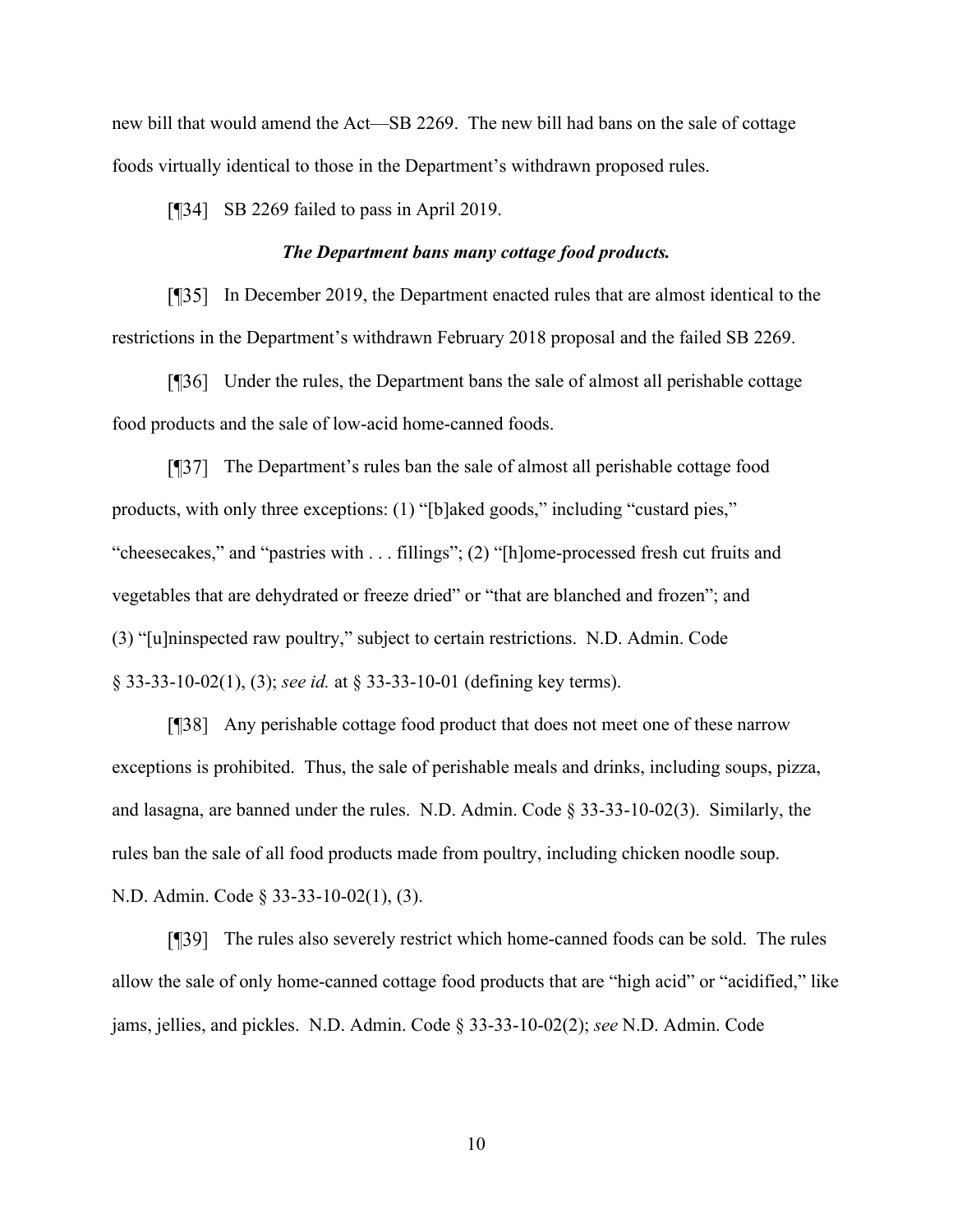§ 33-33-10-01(11) (defining "[h]igh acid" or "acidified foods"). The rules ban all low-acid home-canned cottage food products, including many canned vegetables.

Failure to comply with these rules is punishable as a class B misdemeanor offense, which carries a maximum penalty of 30 days' imprisonment, a \$1,500 fine, or both. N.D. Cent. Code § 23-09-21; *see* N.D. Cent. Code § 12.1-32-01(6).

[¶41] When the Department proposed the rules, it received 61 public comments. All but three opposed the proposed rules.

Nevertheless, the Department enacted the rules and published them on January 1, 2020. They became effective that day.

As a result, hundreds of cottage food operators across the state are now prohibited from selling the foods that they had been selling legally for years. Now, if they dare to sell, they risk criminal prosecution.

# *The Department allows a charitable exemption.*

The Department exempts some people selling cottage foods from its rules. Specifically, the Department has a custom, policy, and practice of allowing the sale of virtually all homemade food and meals at charitable and community events, without regulation.

The Department's policy is rooted in the state Food Preparer Education Act ("FPEA"), enacted in 1989. The FPEA allows people to sell homemade food at a "bake sale" or "similar enterprise,"[4](#page-10-0) as long as the seller is "not regularly engaged" in a food business. N.D. Cent. Code § 23-09.2-01 (Note stating the FPEA's "legislative intent"). The FPEA exempts

<span id="page-10-0"></span><sup>&</sup>lt;sup>4</sup> The FPEA also used to govern the sale of homemade foods at farmers markets, but that aspect of the FPEA has since been superseded by the Cottage Food Act.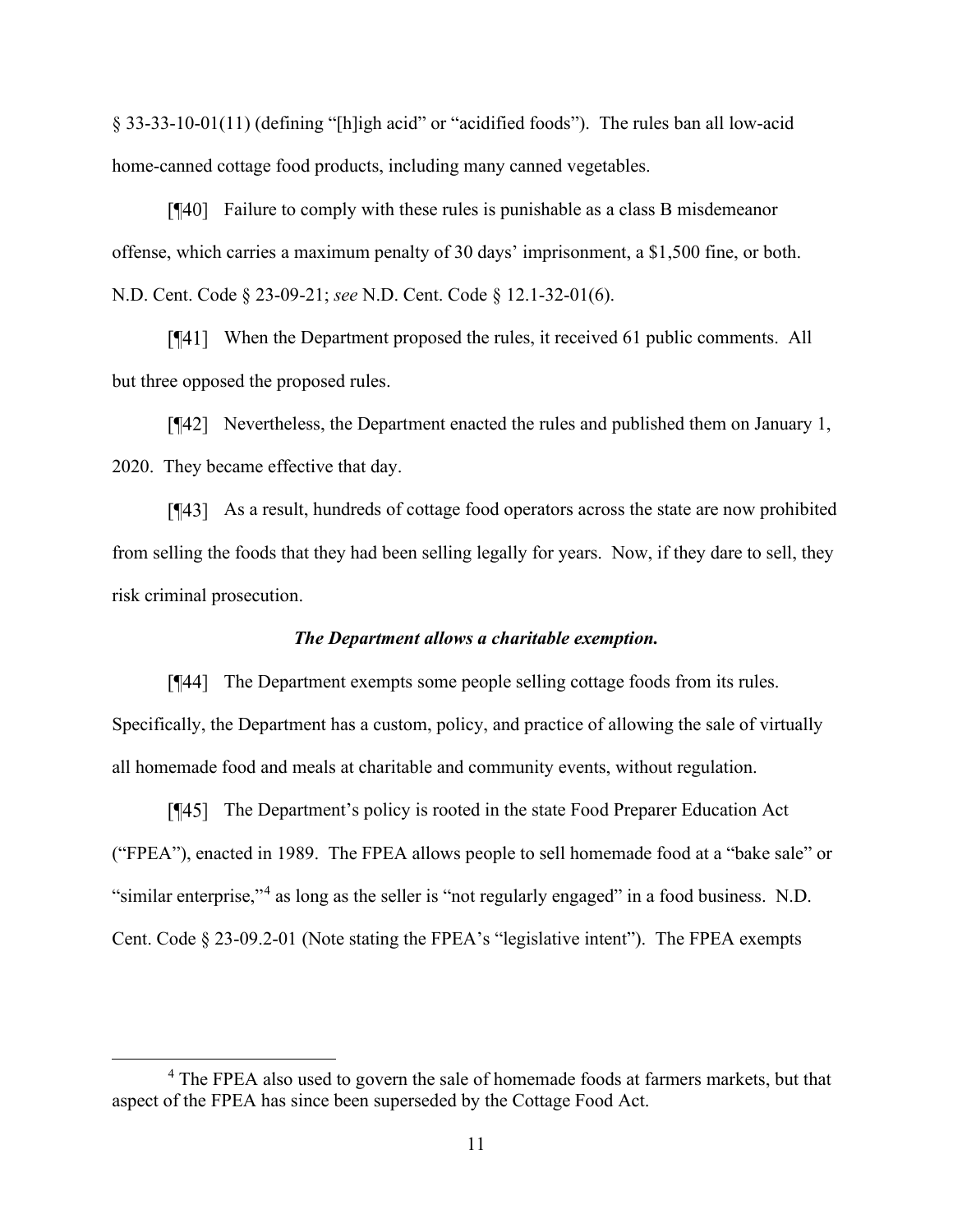these sellers from regulation, instead only allowing the Department to provide them with "educational support." *Id.* at §§ 23-09.2-01, 23-09.2-02.

The Department has interpreted the FPEA to allow the sale of virtually any homemade food at charitable or "public spirited" community events.<sup>[5](#page-11-0)</sup> For example, Defendant Julie Wagendorf testified to the Legislature in 2019 that the Department allows the sale of homemade perishable foods, such as sloppy joes, at baseball games.

Meanwhile, the Department's rules forbid cottage food operators from selling many homemade foods, to support themselves and their families, from their home, at farmers markets, and at other similar venues.

As a result, many cottage food operators have had to make the difficult choice to stop selling many of their foods in order to comply with the rules, even though this means less income for their families and farms. Three cottage food operators harmed by the rules are Plaintiffs.

#### *Plaintiff Danielle Mickelson*

Danielle Mickelson sold perishable foods, like homemade soups, for the past year under the Act. Now, she is banned from selling many of her foods.

Danielle is a farmer, mother of six, a former English teacher, and a member of her town's local government in Rolette County, North Dakota.

Danielle also runs her local farmers market, called Lena's Fresh Farmers Market ("Lena's"). Lena's has been in Danielle's family for several generations, and now she and her husband own and operate it. Lena's serves as a hub of fresh, local food for the community.

<span id="page-11-0"></span><sup>&</sup>lt;sup>5</sup> The Department has stated it does not allow the sale of canned foods under this exemption.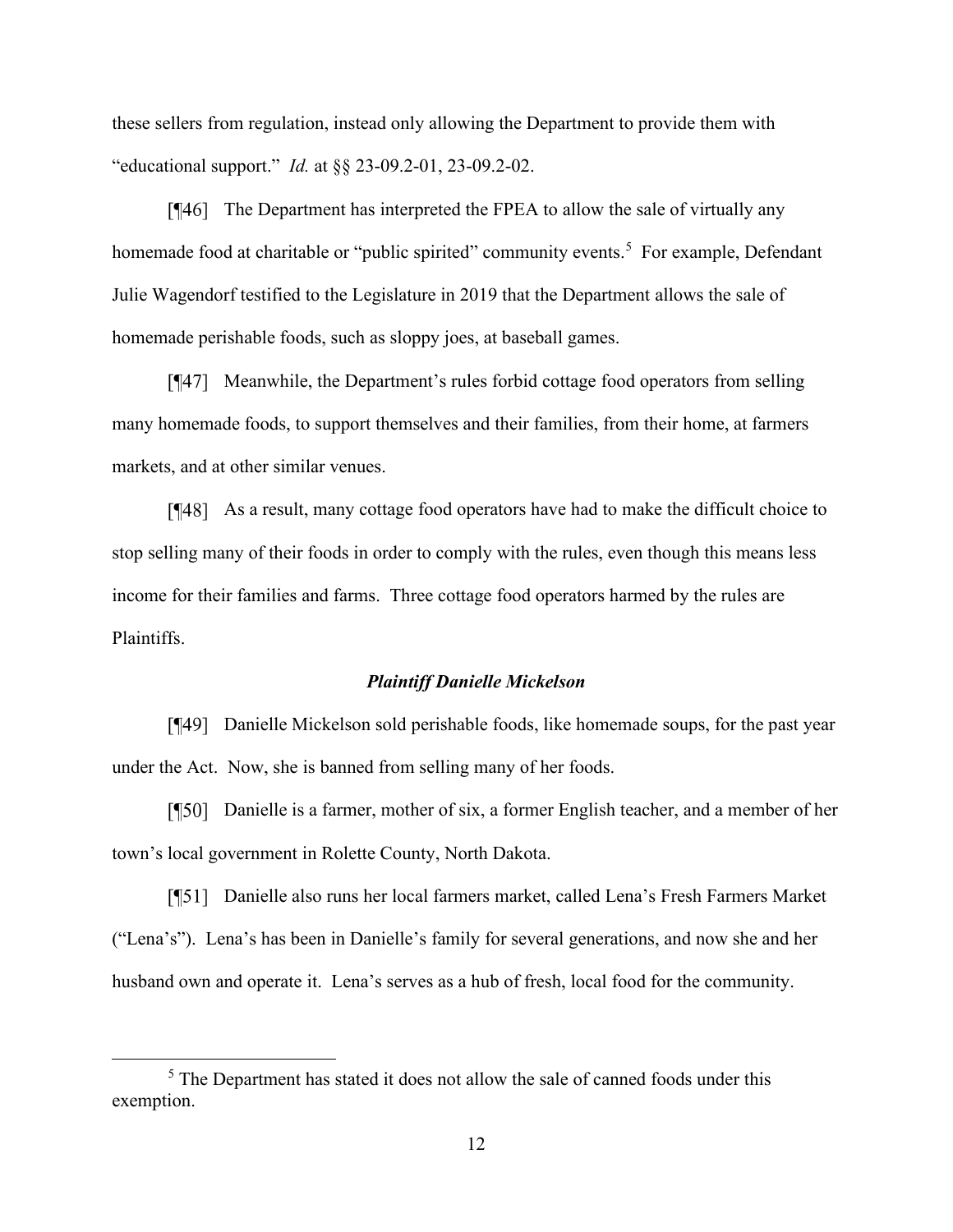After the Act passed, Danielle began selling several perishable cottage food products at Lena's. For example, she sold homemade frozen soups, like French onion and tomato-basil, that were made with fresh produce from her farm. Danielle also sold pizza crust and home-canned pizza sauce in Mason jars.

In addition, Danielle wanted to start selling new foods. She wanted to sell frozen pizzas, made from her popular crusts and sauces. Danielle also wanted to start selling low-acid canned vegetables gathered from her farm, such as carrots, beets, green beans, and peas, which she has been canning for her family for years.

Danielle received consistent praise for her foods and never a single complaint.

The Department's rules have forced Danielle to stop selling her soups because they are perishable. Danielle has also had to turn down many requests for her foods to the disappointment of her customers.

[¶56] But for the rules, Danielle would immediately resume selling the homemade frozen soups that she had legally sold, and she would also start selling frozen pizzas and low-acid home-canned goods.

## *Plaintiff Lydia Gessele*

Lydia Gessele sold homemade foods for three years under the Act. She wanted to expand her home-food business and start selling homemade chicken noodle soup, chili, tater-tot hotdishes, and lasagna. But now, the Department has banned her from selling these foods.

Lydia is a farmer and a single mother of three children and lives in Wells County, North Dakota. She also raises about 80 chickens on her farm.

[¶59] After the Act passed in 2017, Lydia began selling homemade tea blends, home-baked goods, and eggs from her home at farmers markets.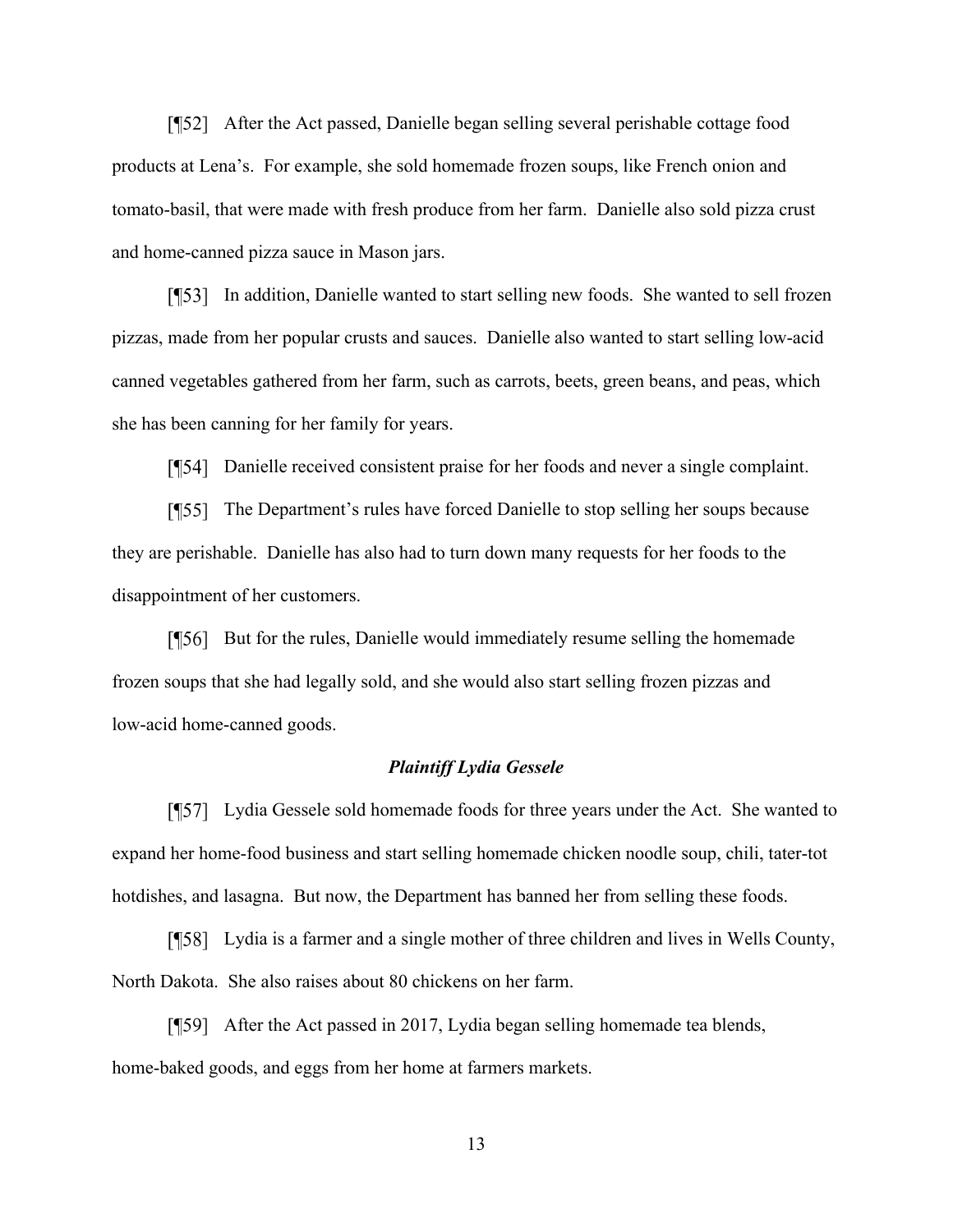Lydia also wants to start selling hot meals. Lydia already legally donates many hot meals to charity, including homemade chicken noodle soup (made from the chickens that she raises on her farm), chili, tater-tot hotdishes, and lasagna. Lydia wants to sell these same meals to support her family.

The need for hot meals in Lydia's community is particularly acute. Many families struggle to find enough fresh food and ingredients, as there is a dearth of grocery stores and there have recently been runs on basic staples such as eggs, salt, sugar, and flour.

Lydia has already adjusted her business to address these needs with the way she sells eggs. Lydia takes orders for her eggs in advance, and then places the egg cartons in a box at a predetermined place on her property. Customers get the egg cartons out of the box and leave cash for her next to the box.

Lydia wants to start selling chicken noodle soup, chili, tater-tot hotdishes, and lasagna from her home as well.

The Department's rules, however, prohibit Lydia from selling her homemade chicken noodle soup because it contains poultry and is perishable. The rules also prohibit her from selling her chili, tater-tot hotdishes, and lasagna because they are perishable.

[¶65] Lydia has had to turn down many requests from potential customers for these foods to their disappointment.

[[[66] But for the rules, Lydia would immediately begin selling her hot dishes.

## *Plaintiff Lonnie Thompson*

Lonnie Thompson sold low-acid home canned foods for two years under the Act. Now, the Department has banned him from selling those foods.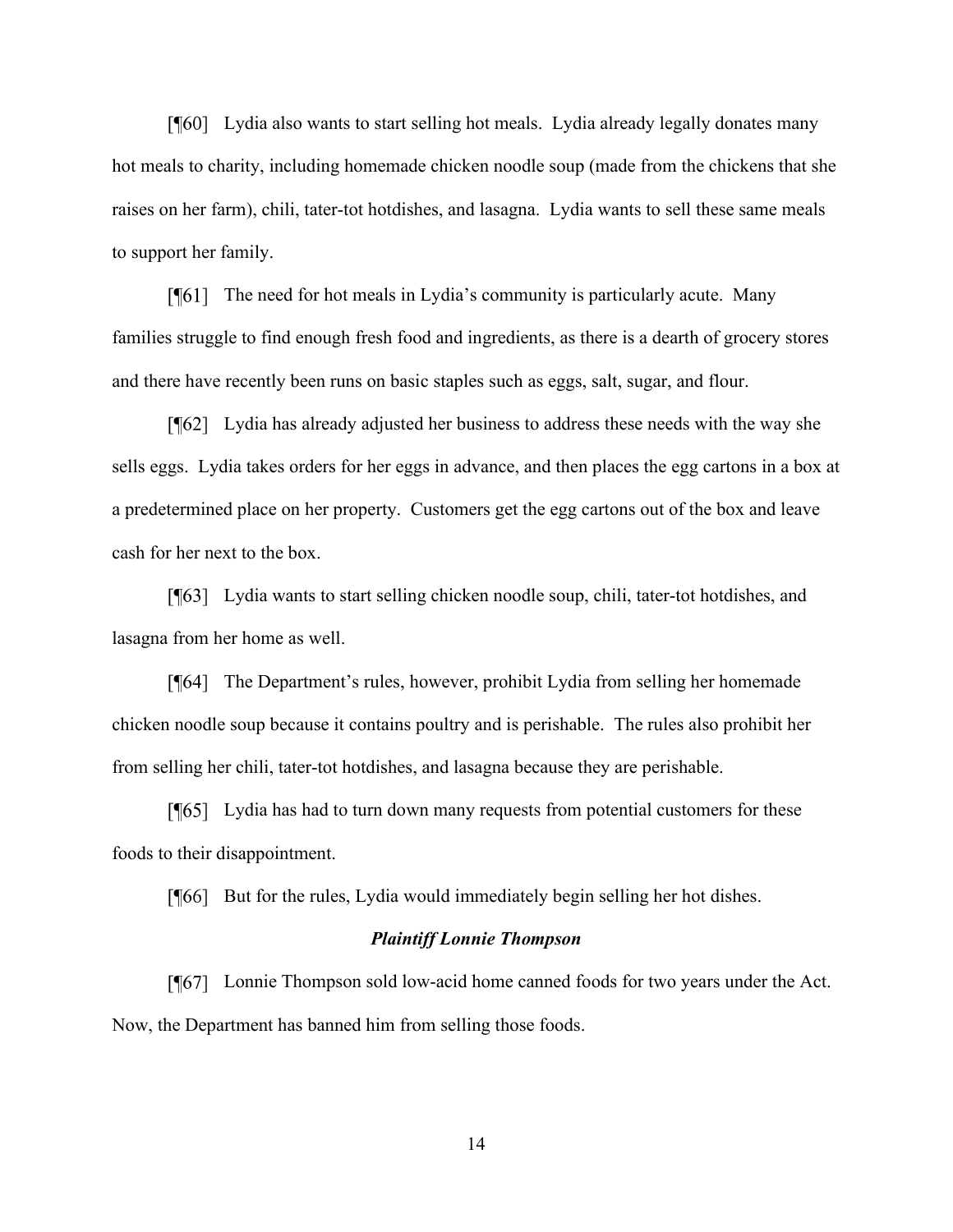Lonnie lives in Morton County, North Dakota, works as a fulltime cook at a local restaurant, and has three children, including a five-year-old son with autism. Since 2018, he and his wife have owned and operated Taste of Underland—a homemade foods and goods business—from their home. Taste of Underland is a reference to the Alice in Wonderland book *Through the Looking Glass*.

Having a home-based business is vital to Lonnie's family because his wife can work only from home due to a serious seizure disorder. His family often struggles to make ends meet, and the income from Taste of Underland is vital to his family's financial wellbeing.

 $\lceil \sqrt{970} \rceil$  Lonnie is passionate about food. After the Act passed in 2017, he began canning specialty low-acid cottage food products, such as canned beets, bell pepper relish, spicy salsas, and apple butter, and selling them in Mason jars. He became especially popular for his home-canned vegetable mixes, which his customers would often purchase to cook in stir-fries.

[\meta<sub>171]</sub> Lonnie received consistent praise for his foods and never a single complaint.

In October 2019, after the Department proposed the rules, Lonnie orally testified before the Department opposing them.

The Department's rules have forced Lonnie to stop selling many of his home-canned foods. He has also had to turn down many requests from customers for these foods to their disappointment.

For example, Lonnie had to refuse one customer's order for low-acid canned beets, and the customer began to cry because those were the only canned beets that he could find that were like those his deceased mother once made.

[¶75] But for the rules, Lonnie would immediately resume selling the low-acid canned foods he legally sold for two years.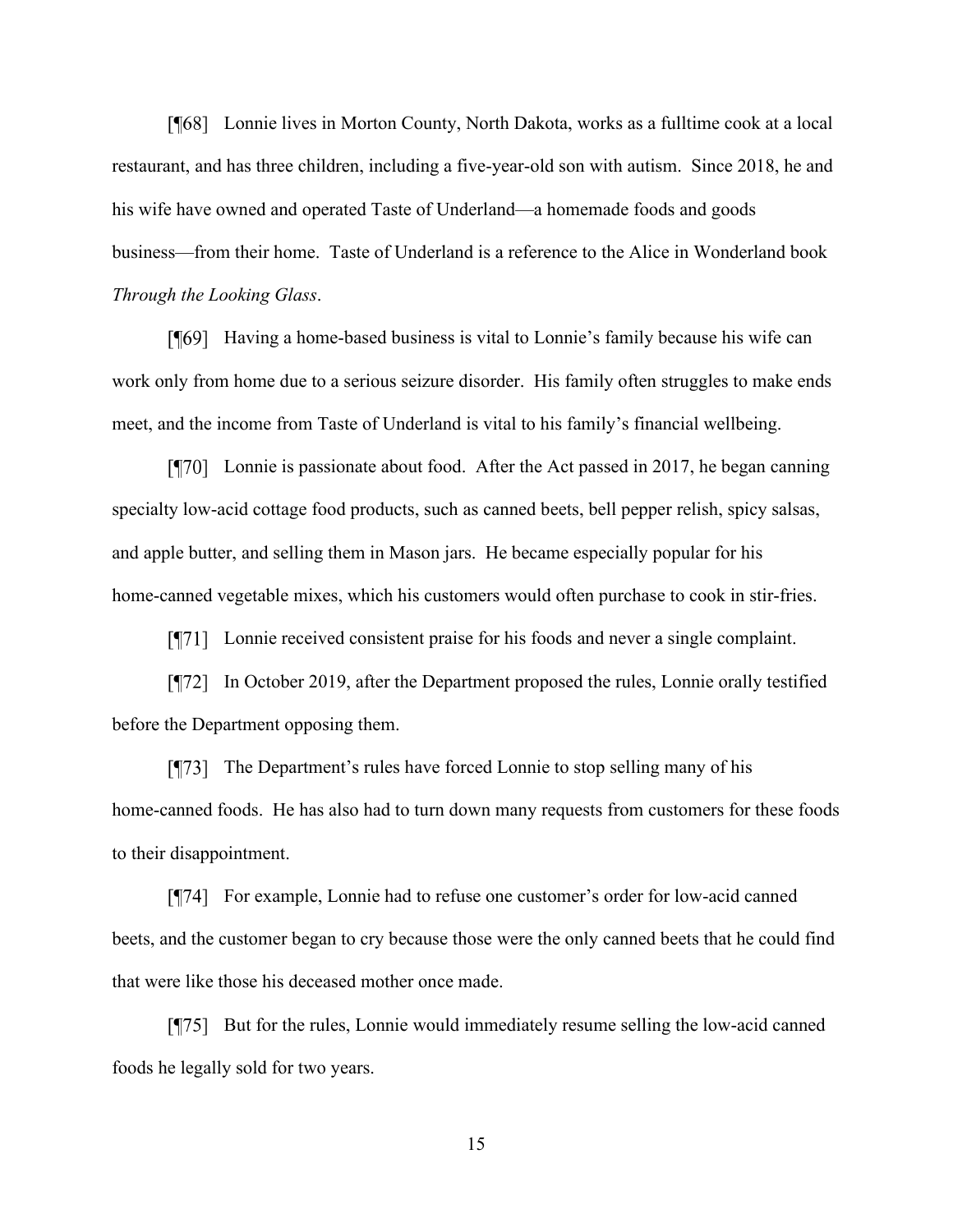# **COUNTS** *(AS TO ALL DEFENDANTS)*

# **COUNT I: THE DEPARTMENT'S COTTAGE FOOD RULES ARE INVALID BECAUSE THEY CONFLICT WITH THE ACT AND, THEREFORE, EXCEED THE DEPARTMENT'S AUTHORITY.**

Plaintiffs reallege and incorporate by reference the allegations contained in all preceding paragraphs.

[ $\P$ 77] The Department's rules at N.D. Admin. Code § 33-33-10-02(1)-(3) conflict with the Act and are thus beyond the scope of the agency's authority to adopt.

A regulation is beyond the scope of the Department's authority to adopt if the regulation conflicts with the legislative intent of the statute it implements. A regulation conflicts with legislative intent if it conflicts with either (1) a statute's clear text or, (2) if the text of the statute is unclear, the intent of the Legislature as shown through extrinsic aids, such as legislative history.

 $\lceil \frac{1}{2} \rceil$  Here, the challenged rules conflict with the legislative intent behind the Act as shown through both the Act's clear text and its legislative history.

The clear text of the Act allows the sale of all homemade "food and drink products" produced by a cottage food operator, except non-poultry meat products. N.D. Cent. Code  $\S$ § 23-09.5-01(2), 23-09.5-02(3)(c)-(d).

The clear text of the Act also allows the sale of "uninspected products made from poultry" as long as the cottage food operator slaughters no more than one thousand of their own birds and meets other minor requirements. N.D. Cent. Code § 23-09.5-02(3)(d).

The clear text of the Act also prevents the Department from further restricting the types of cottage foods that may be sold under the Act. Under the Act, the Department is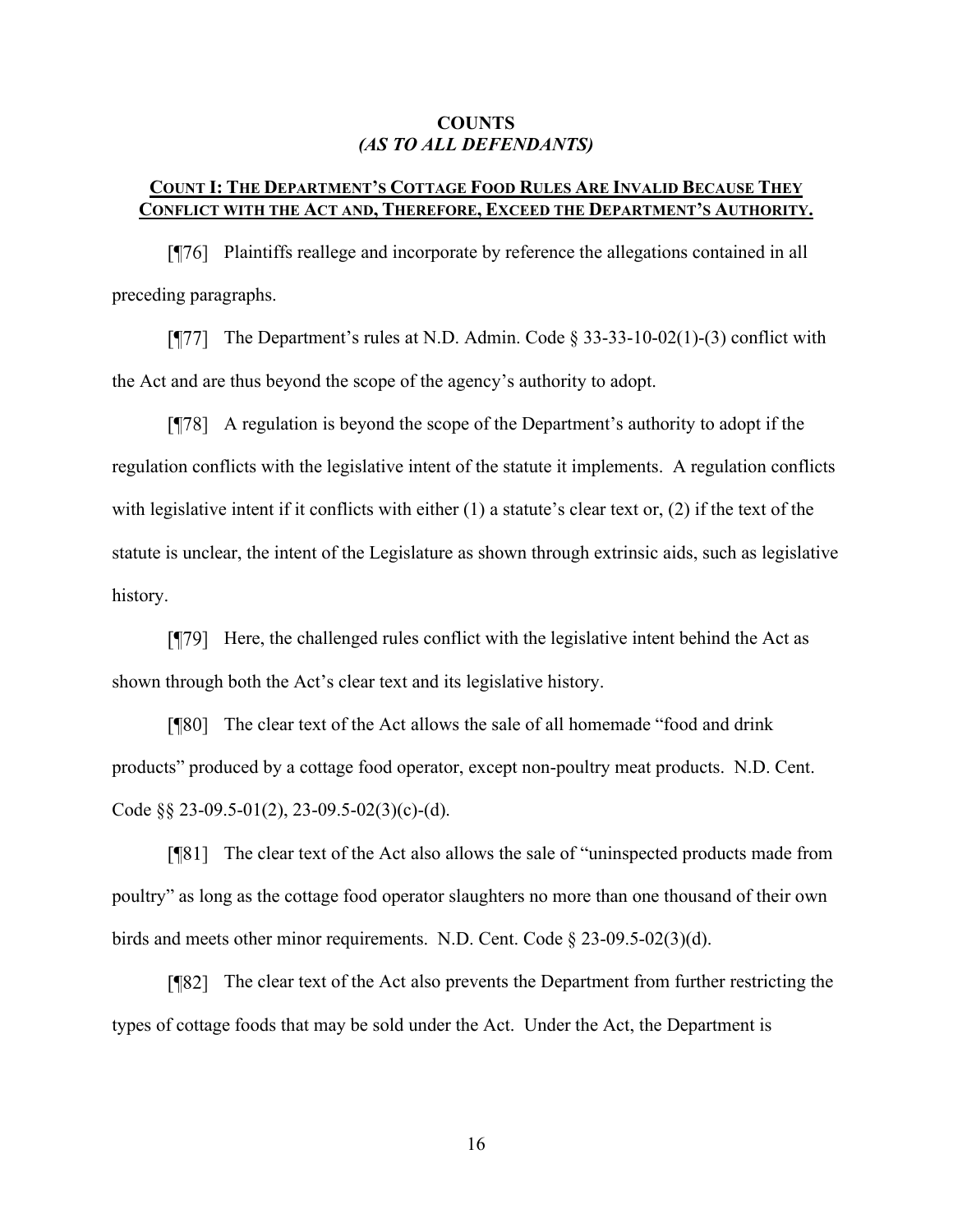authorized only to educate cottage food operators on safe food handling and preparing practices, and only if the cottage food operator requests this assistance. N.D. Cent. Code  $\S 23-09.5-02(1)$ .

In addition, extrinsic aids, including the legislative history, show that the Legislature intended the Act to allow the sale of all homemade food and drink products produced by a cottage food operator, except non-poultry meat products and poultry products that do not meet the Act's requirements. In fact, the sponsor of the bill specifically stated the bill would allow the sale of homemade chicken noodle soup.

The Department's rules, however, prohibit the sale of most perishable foods, including any food products made from poultry. N.D. Admin. Code § 33-33-10-02(1), (3). It also bans the sale of low-acid canned foods. *Id.* at § 33-33-10-02(2).

The rules thus conflict with the Legislature's intent and, as a result, exceed the scope of the Department's authority and are invalid.

Unless the rules banning the sale of most perishable cottage food, including food products made from poultry, and all low-acid canned foods at N.D. Admin. Code § 33-33-10-02(1)-(3) are declared invalid and permanently enjoined as to Plaintiffs and all other cottage food operators, Plaintiffs and others across the state will continue to suffer great and irreparable harm.

Accordingly, Plaintiffs ask the Court to enter a judgment declaring that the Department's cottage food rules banning the sale of certain foods—N.D. Admin. Code § 33-33-10-02(1)-(3)—are invalid and enjoining their enforcement.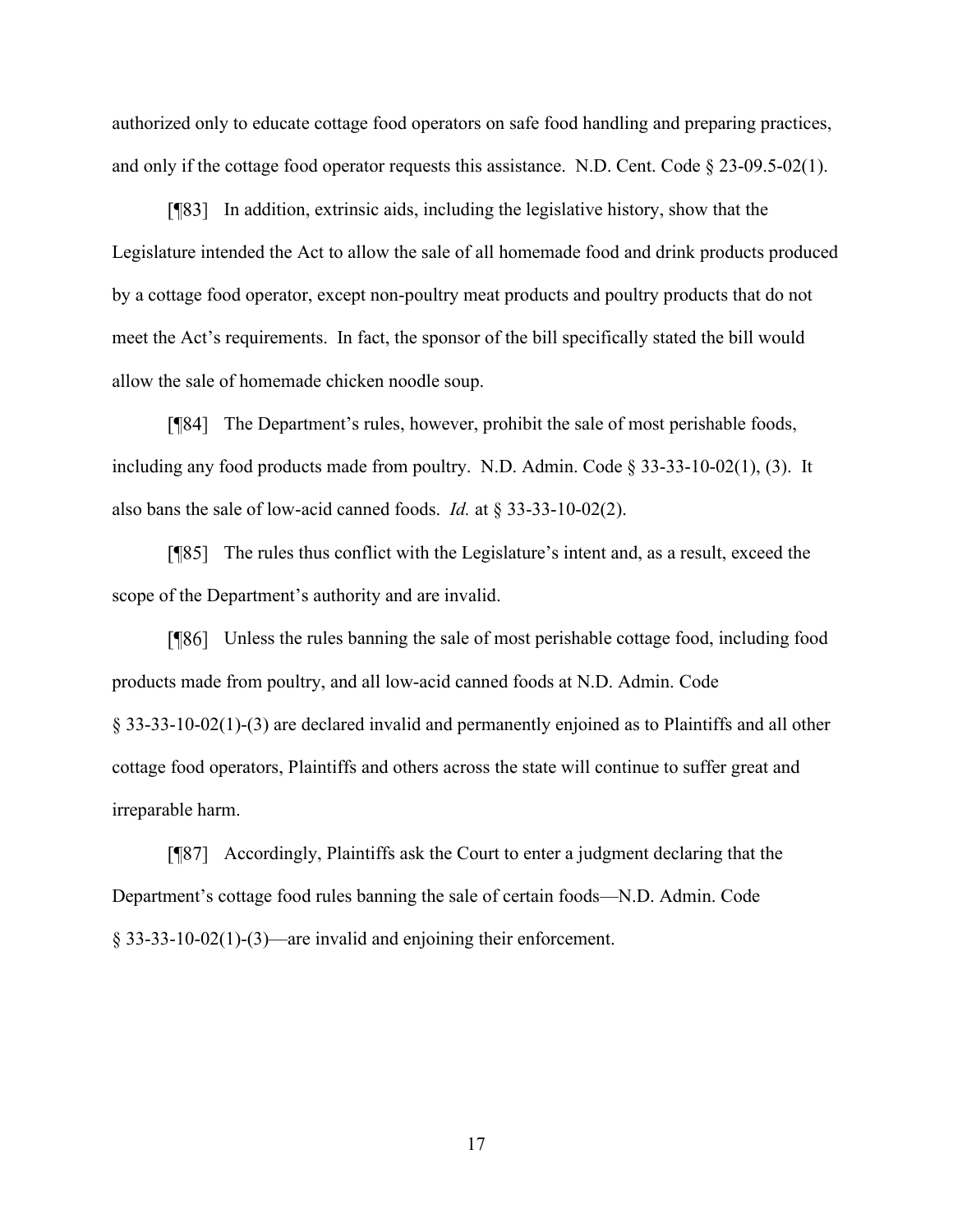# **COUNT II: THE DEPARTMENT'S BAN ON SELLING SOME PERISHABLE COTTAGE FOOD PRODUCTS BUT NOT OTHER PERISHABLE COTTAGE FOOD PRODUCTS VIOLATES THE EQUAL PROTECTION GUARANTEE OF THE NORTH DAKOTA CONSTITUTION.**

Plaintiffs reallege and incorporate by reference the allegations contained above.

The Department's rules violate North Dakota's Equal Protection guarantee by allowing the sale of some perishable cottage food products, but not others. N.D. Admin. Code  $§$  33-33-10-02(1), (3).

The Equal Protection guarantee of the North Dakota Constitution provides that "[no] citizen or class of citizens [may] be granted privileges or immunities which upon the same terms shall not be granted to all citizens," N.D. Const. art. I, § 21, and that "[a]ll laws of a general nature shall have a uniform operation," N.D. Const. art. I, § 22.

The Equal Protection guarantee prohibits the government from treating individuals differently who are alike in all relevant aspects.

[ $\degree$ [92] The Department's rules at N.D. Admin. Code § 33-33-10-02(1) and (3) allow homemade perishable foods to be sold only if they are specifically listed in the rules. The only perishable foods listed in the rules are baked goods; fresh cut produce that has been dehydrated, freeze dried, or blanched and frozen; and uninspected raw poultry ("listed homemade perishable foods and poultry").

 $\lceil \sqrt{93} \rceil$  Section 33-33-10-02(3) bans all other perishable foods, including all meals, such as soups, pizzas, and lasagna, as well as all food products made from poultry, such as chicken noodle soup ("unlisted homemade perishable foods and poultry").

Those who wish to sell unlisted homemade perishable foods or poultry directly to consumers and those who wish to sell listed homemade perishable foods or poultry directly to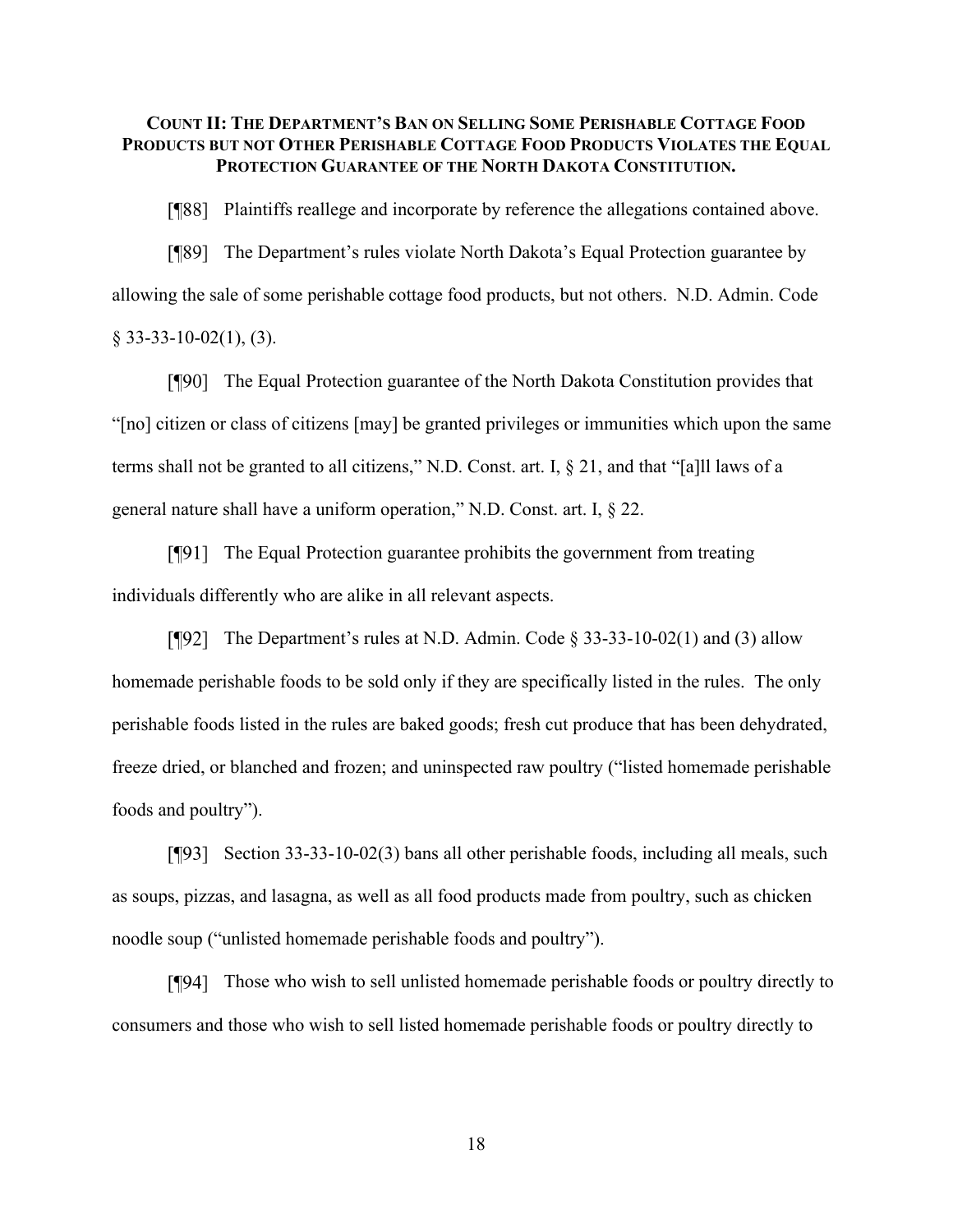consumers are alike in all relevant aspects. Yet those who wish to sell unlisted homemade perishable foods and poultry are prohibited from doing so.

There is no substantial, reasonable, or rational reason to regulate those who wish to sell unlisted homemade perishable foods and poultry directly to consumers more harshly than exempted persons selling listed homemade perishable foods and poultry directly to consumers.

There is no substantial, reasonable, or rational distinction between those who wish to sell unlisted homemade perishable foods and poultry directly to consumers and those exempted persons selling listed homemade perishable foods and poultry directly to consumers.

Classifying those who wish to sell, directly to consumers, unlisted homemade perishable foods and poultry differently than exempted persons who sell listed homemade perishable foods and poultry directly to consumers is not germane to furthering any compelling, substantial, or legitimate governmental interest.

Those who wish to sell, directly to consumers, unlisted homemade perishable foods and poultry are not different from exempted persons who sell listed homemade perishable foods and poultry directly to consumers in any way that reasonably suggests the propriety of substantially different rules for these groups.

The unlisted homemade perishable foods and poultry are at least as safe as the listed homemade perishable foods and poultry.

 $\lceil \eta \rceil 100 \rceil$  Indeed, unlisted homemade perishable foods and poultry are safer than some listed homemade perishable foods and poultry.

The Department's ban on unlisted homemade perishable foods and poultry set forth in N.D. Admin. Code § 33-33-10-02(1) and (3) violates the Equal Protection guarantee of Article I, Sections 21 and 22 of the North Dakota Constitution both as applied and on its face.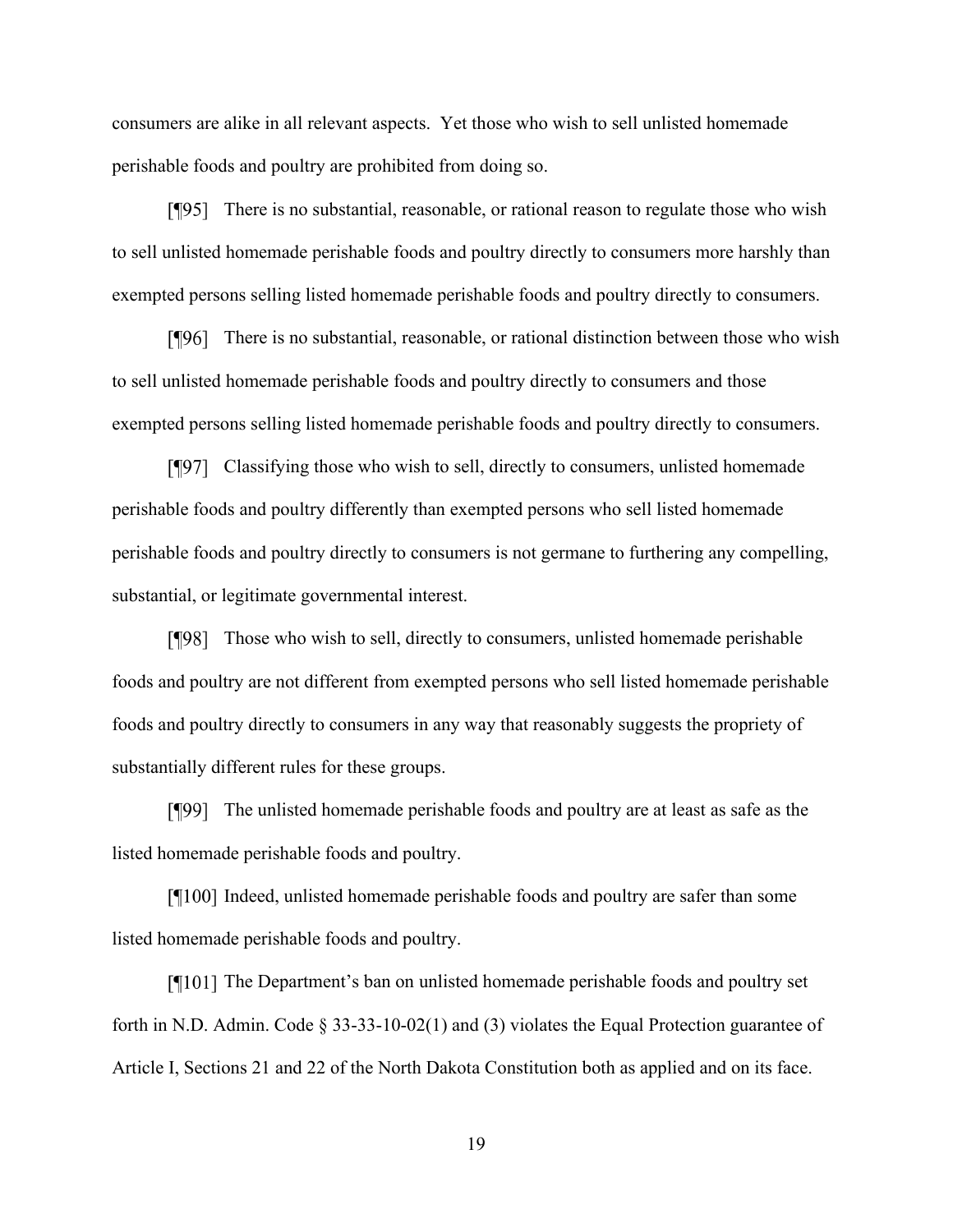[¶102] But for the Department's rules, Plaintiffs would resume selling currently banned unlisted homemade perishable foods and poultry directly to consumers, as they lawfully did before the rules went into effect.

[¶103] Plaintiffs have no other legal remedy by which to prevent or minimize the continuing irreparable harm to their constitutional rights caused by the regulatory provisions set forth in N.D. Admin. Code § 33-33-10-02(1) and (3).

Unless the ban on unlisted homemade perishable foods and poultry set forth in N.D. Admin. Code § 33-33-10-02(1) and (3) is declared unconstitutional and permanently enjoined as to Plaintiffs and all other cottage food operators, Plaintiffs and others across the state will continue to suffer great and irreparable harm.

 $\P$ [105] Accordingly, Plaintiffs ask the Court to enter a judgment: (1) declaring that the ban on unlisted homemade perishable foods and poultry in N.D. Admin. Code § 33-33-10-02(1) and (3) is invalid because it violates the Equal Protection guarantee of Article I, Sections 21 and 22 of the North Dakota Constitution and (2) enjoining the enforcement of N.D. Admin. Code § 33-33-10-02(1) and (3).

# **COUNT III: THE DEPARTMENT'S BAN ON SELLING LOW-ACID HOME-CANNED COTTAGE FOOD PRODUCTS BUT NOT OTHER COTTAGE FOOD PRODUCTS VIOLATES THE EQUAL PROTECTION GUARANTEE OF THE NORTH DAKOTA CONSTITUTION.**

[¶106] Plaintiffs incorporate the above paragraphs.

The Department's rules violate North Dakota's Equal Protection guarantee by allowing the sale of low-acid home-canned goods, but not other similar cottage food products. N.D. Admin. Code § 33-33-10-02(2).

[¶108] Those who wish to sell low-acid home-canned foods directly to consumers and those who wish to sell the listed homemade perishable foods and poultry products directly to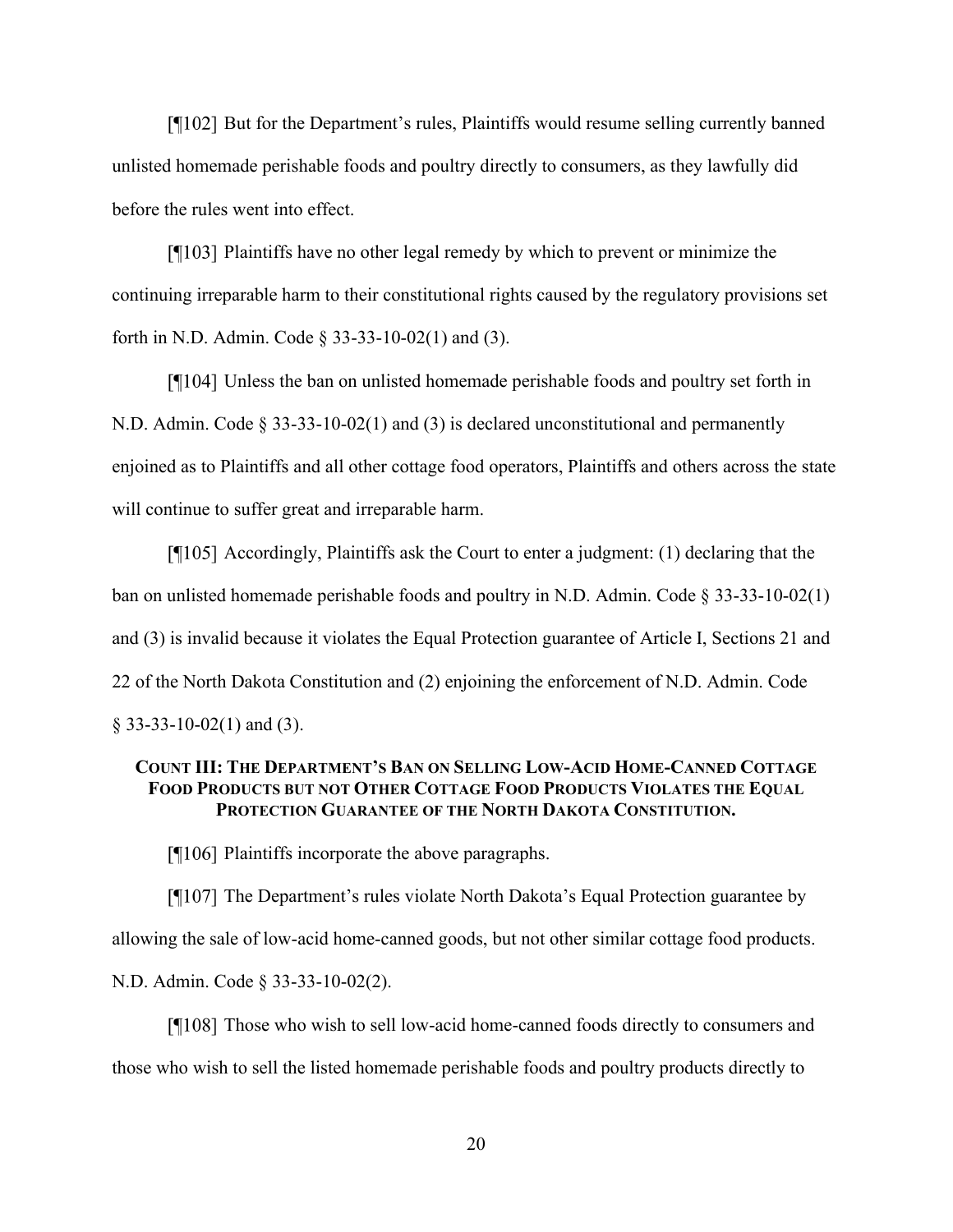consumers are alike in all relevant aspects. Yet those who wish to sell low-acid home-canned foods are prohibited from doing so.

[¶109] There is no substantial, reasonable, or rational reason to regulate those who wish to sell low-acid home-canned foods directly to consumers more harshly than exempted persons who sell the listed homemade perishable foods and poultry products directly to consumers.

 $\P$ [110] There is no substantial, reasonable, or rational distinction between those who wish to sell low-acid home-canned foods directly to consumers and exempted persons who sell the listed homemade perishable foods and poultry products directly to consumers.

 $\lceil \cdot \cdot \rceil$  Classifying those who wish to sell low-acid home-canned foods directly to consumers differently than exempted persons who sell the listed homemade perishable foods and poultry products directly to consumers is not germane to furthering any compelling, substantial, or legitimate governmental interest.

[¶112] Those who wish to sell low-acid home-canned foods directly to consumers are not different from exempted persons who sell the listed homemade perishable foods and poultry products directly to consumers in any way that reasonably suggests the propriety of substantially different rules for these groups.

[¶113] The banned low-acid home-canned canned foods are at least as safe as the listed homemade perishable foods and poultry products.

 $\lceil \cdot \rceil$  I larger 14 lndeed, low-acid home home-canned foods are safer than some listed homemade perishable foods and poultry products.

The Department's ban on low-acid home-canned foods set forth in N.D. Admin. Code § 33-33-10-02(2) violates the Equal Protection guarantee of Article I, Sections 21 and 22 of the North Dakota Constitution both as applied and on its face.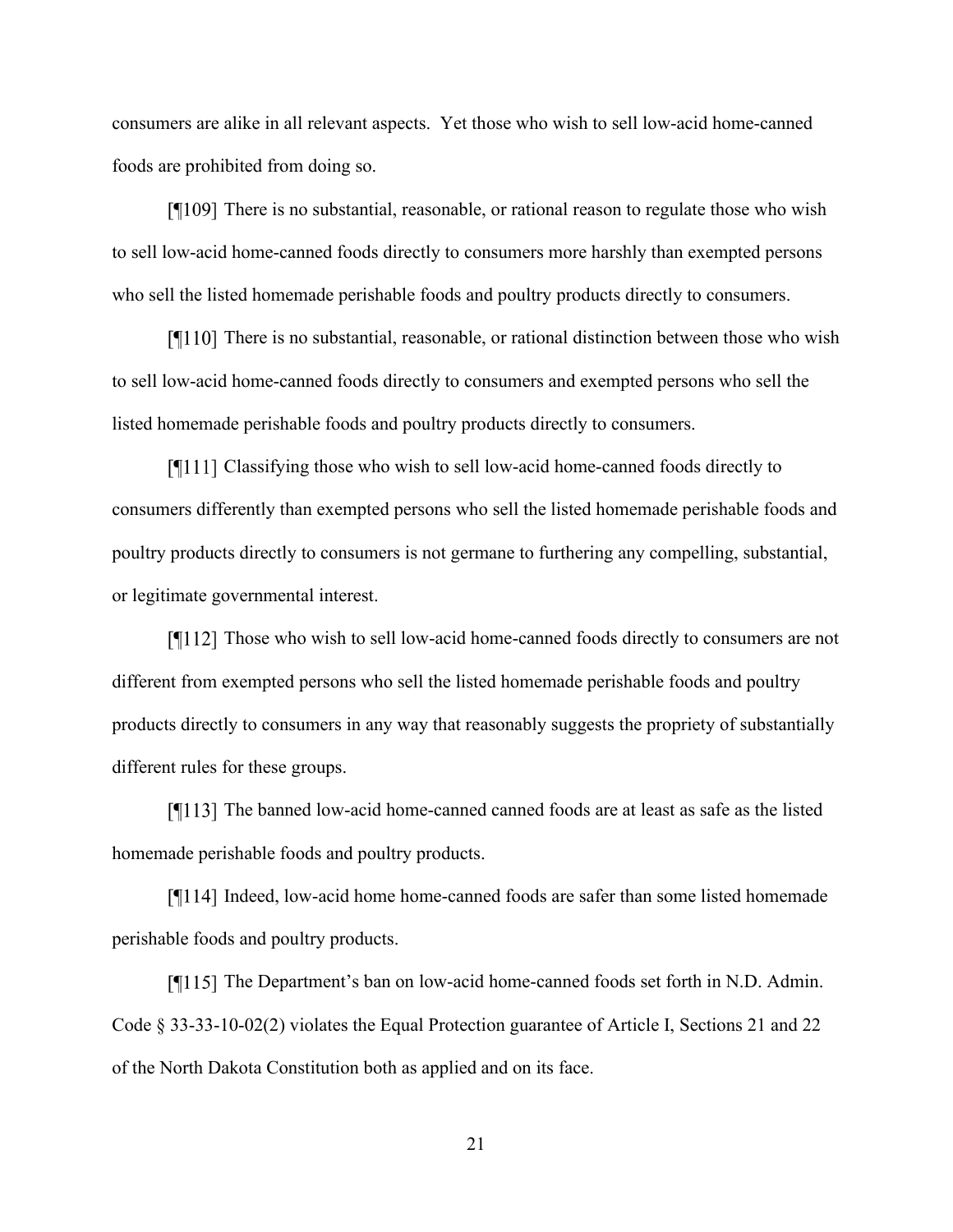[¶116] But for the Department's rules, Plaintiffs would continue selling currently banned low-acid home-canned foods directly to consumers, as they lawfully did before the rules went into effect.

 $\P$ [117] Plaintiffs have no other legal remedy by which to prevent or minimize the continuing irreparable harm to their constitutional rights caused by the regulatory provisions set forth in N.D. Admin. Code § 33-33-10-02(2).

[¶118] Unless the ban on low-acid home-canned foods in N.D. Admin. Code § 33-33-10-02(2) is declared unconstitutional and permanently enjoined as to Plaintiffs and all other cottage food operators, Plaintiffs and others across the state will continue to suffer great and irreparable harm.

 $\lceil \eta \rceil 19$  Accordingly, Plaintiffs ask the Court to enter a judgment: (1) declaring that the ban on low-acid home-canned foods in N.D. Admin. Code § 33-33-10-02(2) is invalid because it violates the Equal Protection guarantee of Article I, Sections 21 and 22 of the North Dakota Constitution and (2) enjoining the enforcement of N.D. Admin. Code § 33-33-10-02(2).

# **COUNT IV: THE DEPARTMENT'S ENFORCEMENT OF THE BAN OF PROHIBITED PERISHABLE COTTAGE FOOD PRODUCTS AGAINST SELLERS OF THESE FOODS FOR PROFIT BUT NOT AGAINST SELLERS OF THESE SAME FOODS FOR CHARITABLE PURPOSES VIOLATES THE EQUAL PROTECTION GUARANTEE OF THE NORTH DAKOTA CONSTITUTION.**

[¶120] Plaintiffs reallege and incorporate by reference the above allegations.

The Department violates North Dakota's Equal Protection guarantee by enforcing the ban against unlisted homemade perishable foods and poultry contained in N.D. Admin. Code § 33-33-10-02(1) and (3) generally against sellers of these foods for profit, but not against sellers of these same foods for charitable purposes or at "public-spirited events."

Those who wish to sell unlisted homemade perishable foods and poultry directly to consumers to support themselves and their families and those who sell the same cottage foods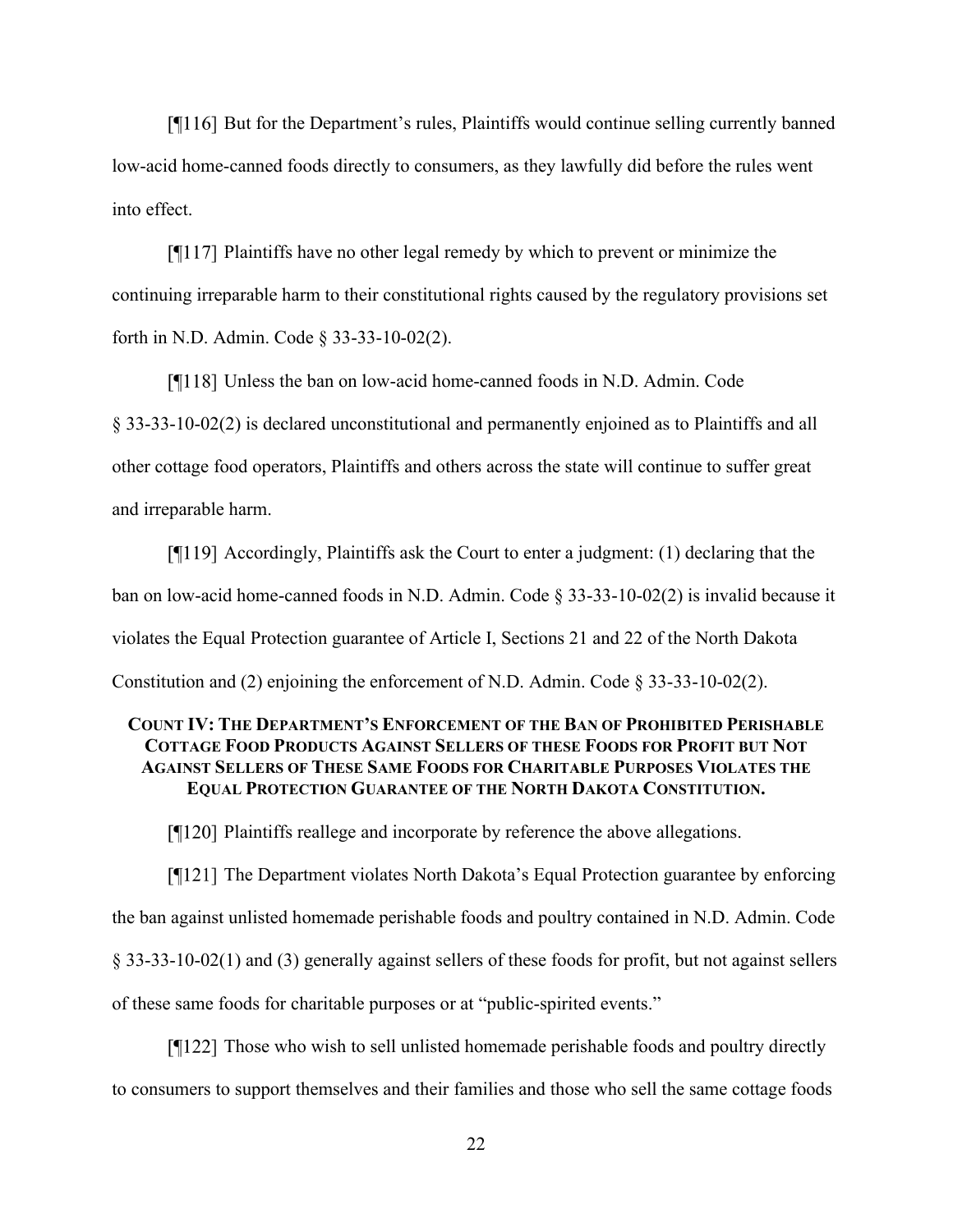directly to consumers for charitable purposes are alike in all relevant aspects. Yet the Department has a policy and practice of exempting from the ban those selling directly to consumers for charitable purposes.

[¶123] In addition, those who wish to sell unlisted homemade perishable foods and poultry directly to consumers and those who sell the same cottage foods directly to consumers at public-spirited events are alike in all relevant aspects. Yet the Department has a policy and practice of exempting from the ban those selling directly to consumers at "public-spirited events."

[¶124] There is no substantial, reasonable, or rational reason to regulate those who wish to sell unlisted homemade perishable foods and poultry directly to consumers to support themselves and their families more harshly than exempted sellers who sell the same cottage foods directly to consumers for charitable purposes or at public-spirited events.

[¶125] There is no substantial, reasonable, or rational distinction between those who wish to sell unlisted homemade perishable foods and poultry directly to consumers to support themselves and their families and exempted sellers who sell the same cottage foods directly to consumers for charitable purposes or at public-spirited events.

[¶126] Treating those who wish to sell unlisted homemade perishable foods and poultry directly to consumers to support themselves and their families differently than exempted sellers who sell the same cottage foods directly to consumers for charitable purposes or at public-spirited events is not germane to furthering any compelling, substantial, or legitimate governmental interest.

[¶127] Those who wish to sell unlisted homemade perishable foods and poultry directly to consumers to support themselves and their families are not different from exempted sellers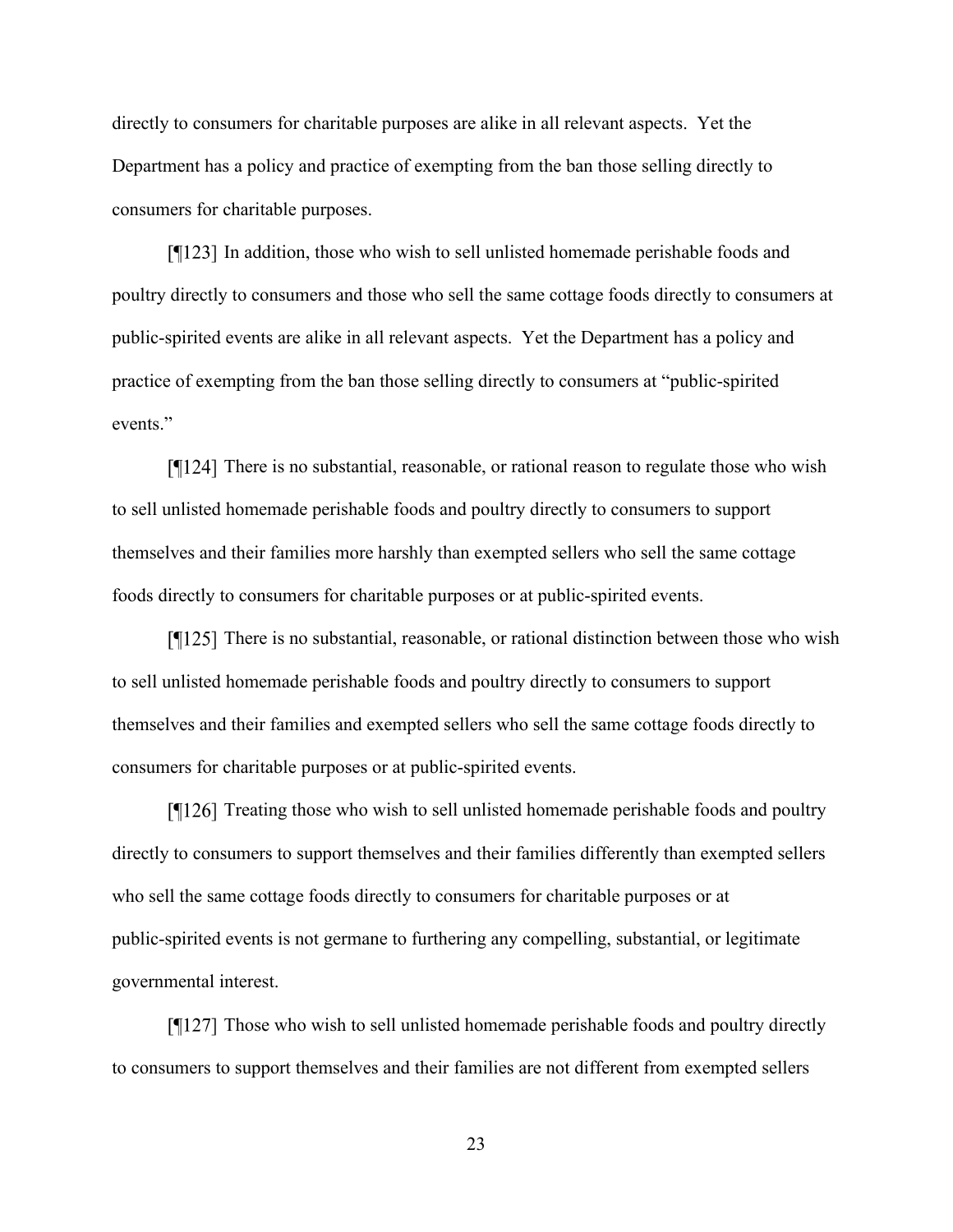who sell the same banned cottage foods directly to consumers for charitable purposes or at public-spirited events in any way that reasonably suggests the propriety of substantially different treatment for these groups.

Indeed, the unlisted homemade perishable foods and poultry sold directly to consumers are just as safe as the cottage foods sold directly to consumers for charitable purposes or at public-spirited events because they are the same foods.

 $\lceil \cdot \cdot \rceil$  The Department's policy and practice of enforcing the ban against unlisted homemade perishable foods and poultry under N.D. Admin. Code § 33-33-10-02(1) and (3) against sellers of these foods directly to consumers, but not against sellers of these same foods for charitable purposes or at public-spirited events, violates the Equal Protection guarantee of Article I, Sections 21 and 22 of the North Dakota Constitution as applied.

 $\lceil \cdot \cdot \rceil$  But for the Department's policy and practice of enforcing the ban, Plaintiffs would resume selling currently banned unlisted homemade perishable foods and poultry directly to consumers, just as they lawfully did before the rules went into effect.

[¶131] Plaintiffs have no other legal remedy by which to prevent or minimize the continuing irreparable harm to their constitutional rights caused by the Department's policy and practice of enforcing the regulatory provisions set forth in N.D. Admin. Code § 33-33-10-02(1) and (3) against them.

[ $\P$ [132] Unless the enforcement of N.D. Admin. Code § 33-33-10-02(1) and (3) is declared unconstitutional and permanently enjoined as to Plaintiffs and all other cottage food operators who wish to sell such foods, Plaintiffs and others across the state will continue to suffer great and irreparable harm.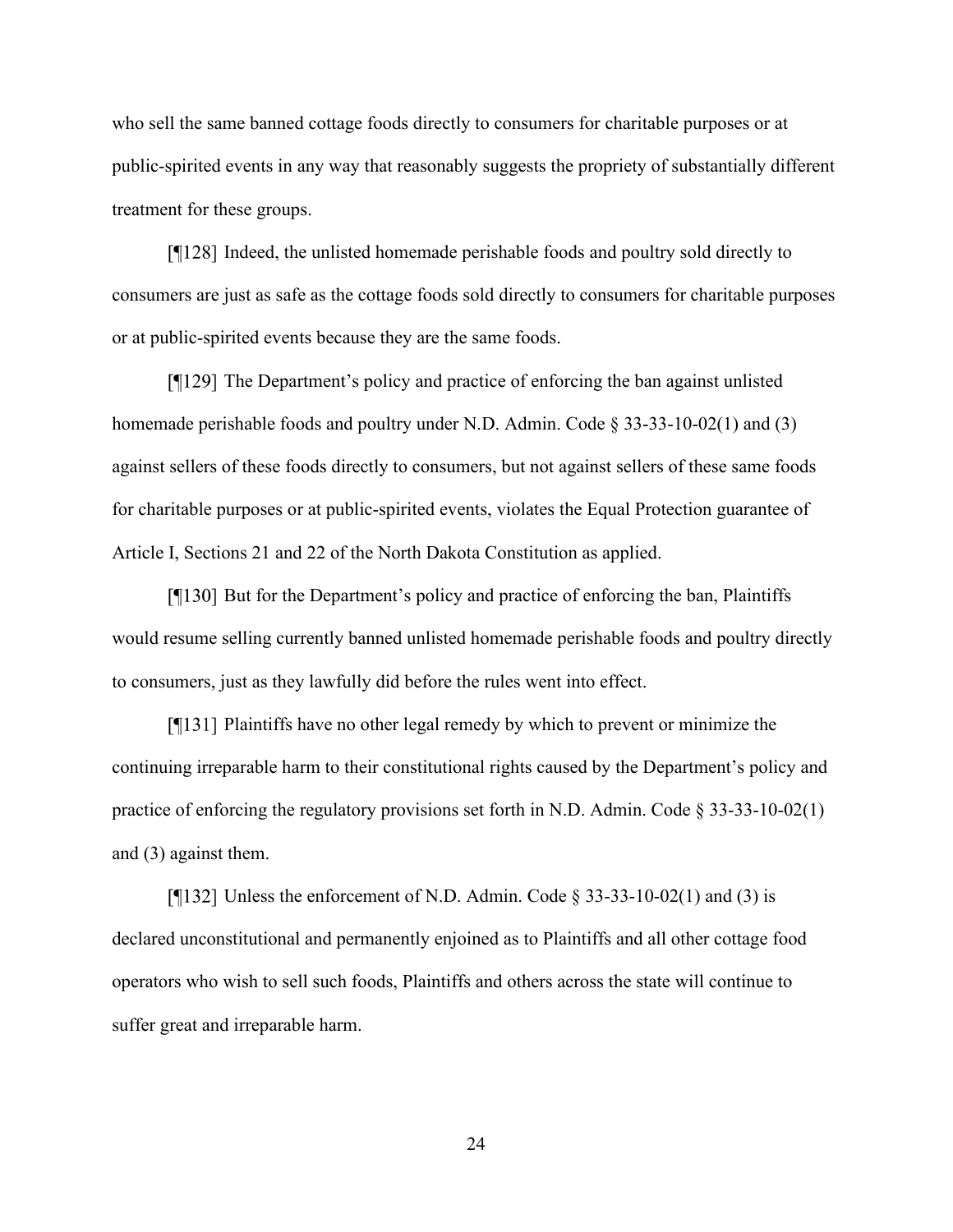$\lceil \cdot \cdot \rceil$  Accordingly, Plaintiffs ask the Court to enter a judgment: (1) declaring that the Department's policy and practice of enforcing the ban against unlisted homemade perishable foods and poultry under N.D. Admin. Code § 33-33-10-02(1) and (3) against sellers of those foods directly to consumers, while not enforcing the ban against sellers of the same foods for charitable purposes or at public-spirited events, is invalid because it violates the Equal Protection guarantee of Article I, Sections 21 and 22 of the North Dakota Constitution and (2) enjoining the enforcement of N.D. Admin. Code  $\S 33-33-10-02(1)$  and (3) against anyone who wishes to sell directly to consumers.

## **NOTICE OF APPEAL AND SPECIFICATIONS OF ERROR**

[¶134] Appellant Lonnie Thompson realleges and incorporates by reference the allegations contained above.

 $\lceil \cdot \cdot \rceil$  If this Court determines that the cottage food rules at N.D. Admin. Code § 33-33-10-02(1)-(3) may be challenged only in an administrative appeal, then Appellant issues this notice of appeal regarding those rules pursuant to the North Dakota Administrative Agencies Practice Act at N.D. Cent. Code § 28-32-42.

[136] Appellant appeals to the District Court of Burleigh County in North Dakota's South Central Judicial District the Department of Health's rulemaking that resulted in the cottage food rules at N.D. Admin. Code § 33-33-10-02(1)-(3), published on January 1, 2020.

 $\lceil \cdot \rceil$  Ter all the reasons stated above, the Department's rules at N.D. Admin. Code § 33-33-10-02(1)-(3) are beyond the scope of the Department's authority to adopt; violate the Equal Protection guarantee of Article I, Sections 21 and 22 of the North Dakota Constitution; and are, on the face of the language adopted, an arbitrary or capricious application of authority. *See* N.D. Cent. Code § 28-32-47(b)-(d).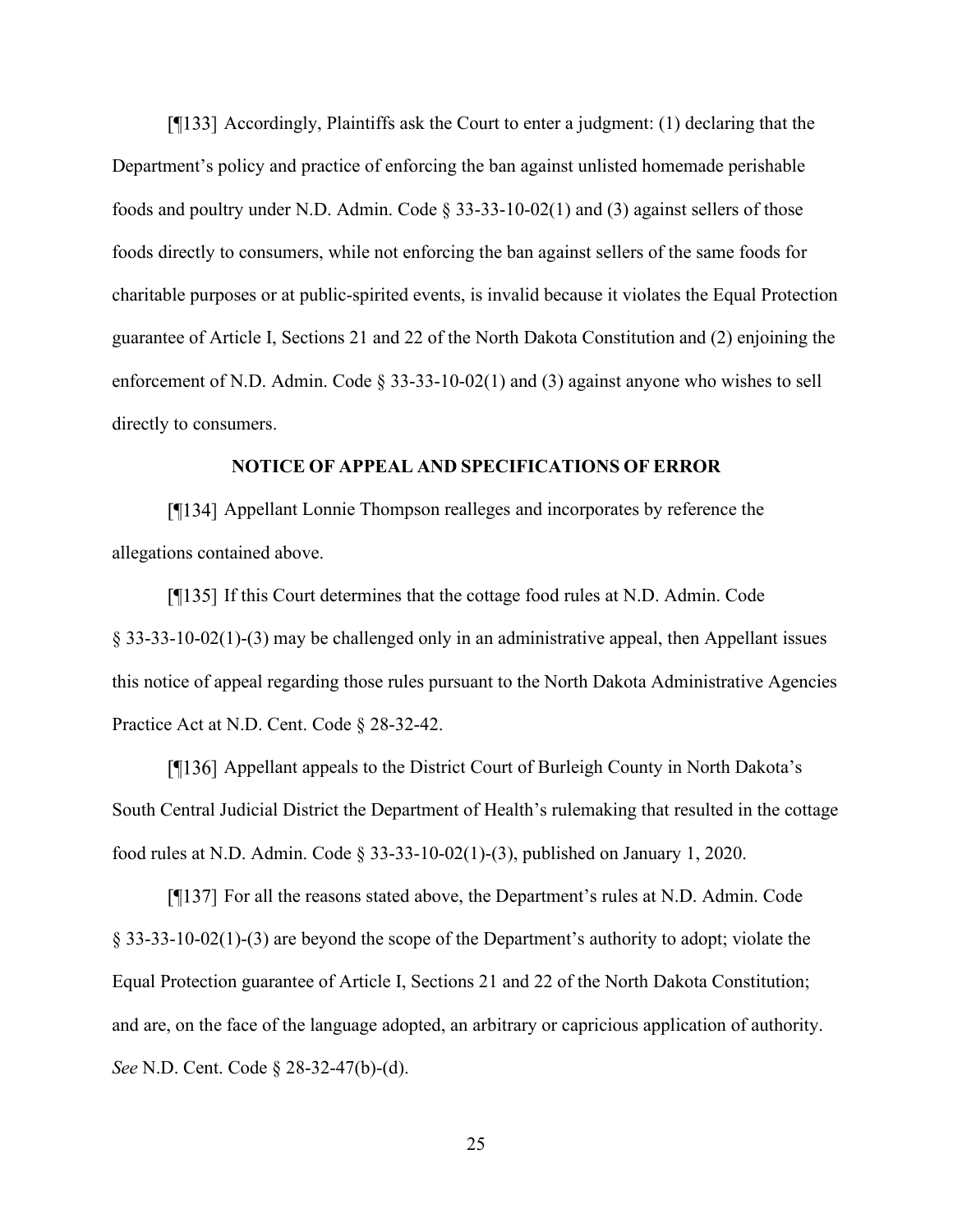## **REQUEST FOR RELIEF**

NOW THEREFORE, based upon the foregoing, Plaintiffs request this Court enter judgment as follows:

- 1. A declaratory judgment that the Department's rules banning the sales of certain cottage food products, as set forth in N.D. Admin. Code  $\S 33-33-10-02(1)$ -(3), are invalid because they are beyond the scope of the Department's authority to adopt;
- 2. A declaratory judgment that the Department's ban on the sale of unlisted homemade perishable foods and poultry as set forth in N.D. Admin. Code § 33-33-10-02(1) and (3), but not listed homemade perishable foods and poultry, is unconstitutional both as applied and on its face under the Equal Protection guarantee of the North Dakota Constitution;
- 3. A declaratory judgment that the Department's ban on the sale of low-acid home-canned cottage food products as set forth in N.D. Admin. Code  $\S 33-33-10-02(2)$ , but not listed homemade perishable foods and poultry, is unconstitutional both as applied and on its face under the Equal Protection guarantee of the North Dakota Constitution;
- 4. A declaratory judgment that the Department's ban on the sale of unlisted homemade perishable foods and poultry set forth in N.D. Admin. Code § 33-33-10-02(1) and (3), but not the same homemade food products when sold for charity or at a public-spirited events, is unconstitutional both as applied and on its face under the Equal Protection guarantee of the North Dakota Constitution;
- 5. Permanent and preliminary injunctive relief barring Defendants' enforcement of N.D. Admin. Code § 33-33-10-02(1)-(3) against Plaintiffs and all other persons producing and selling any cottage food products directly to consumers;
- 6. Reasonable costs and attorneys' fees; and